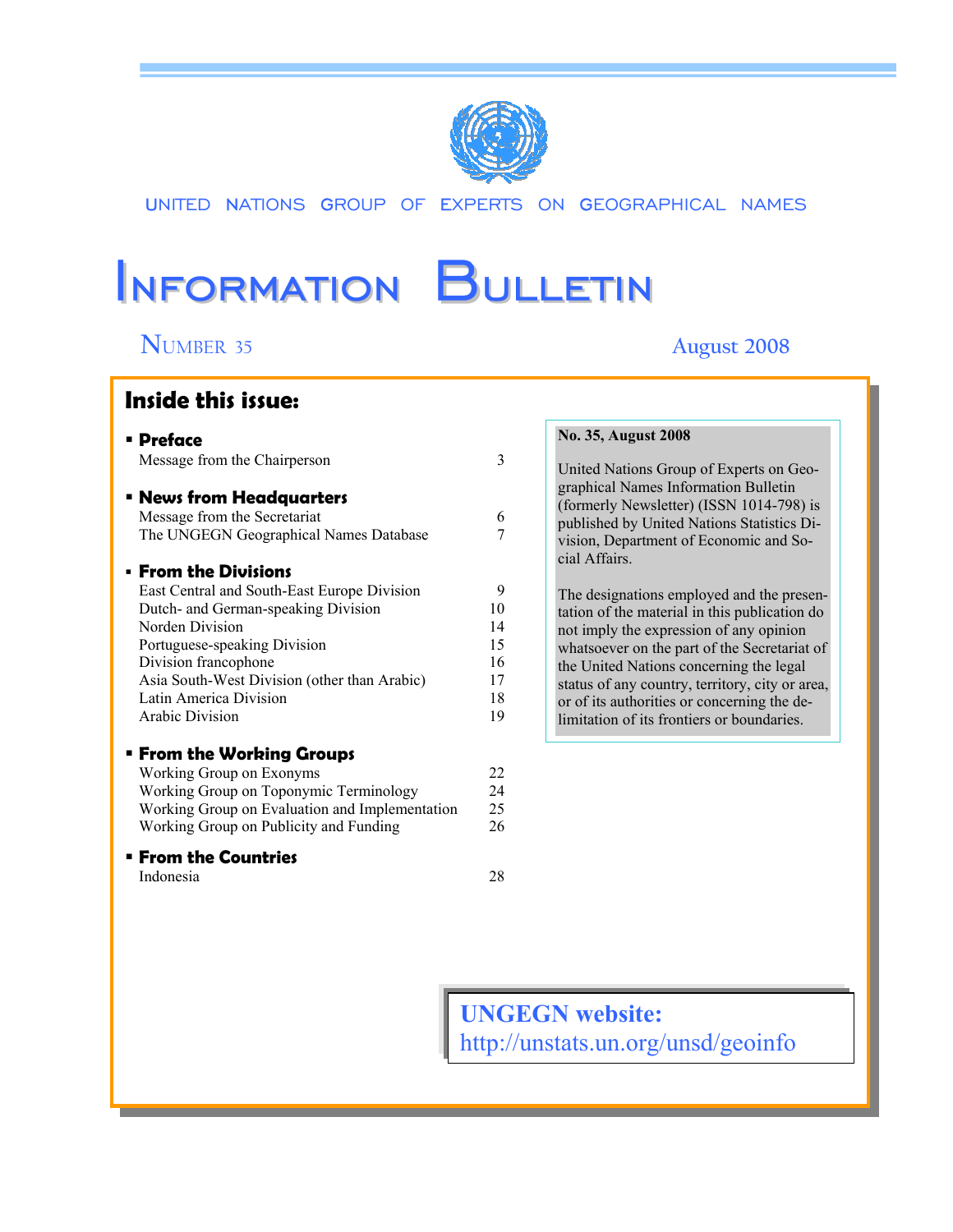# U N G E G N **INFORMATION BULLETIN**

(formerly NEWSLETTER)

The *Information Bulletin of the United Nations Group of Experts on Geographical Names* (formerly UNGEGN Newsletter) is issued approximately twice a year by the Secretariat of the Group. The Secretariat is established within the Statistics Division (UNSD), Department for Economic and Social Affairs (DESA), Secretariat of the United Nations. It publishes contributions/reports from the Experts of the Group, its Linguistic/ Geographical Divisions and its Working Groups. Contributions for the Information Bulletin can only be considered when they are made available in digital form. They

should be sent to the following address:

**Secretariat of the Group of Experts on Geographical Names (UNGEGN) Room DC2-1644 United Nations New York, NY 10017 USA** 

**Tel: 212 963 0445 Fax: 212 963 4569 E-mail:** *Zewoldi@un.org* 

*The Bulletin is issued without formal editing*.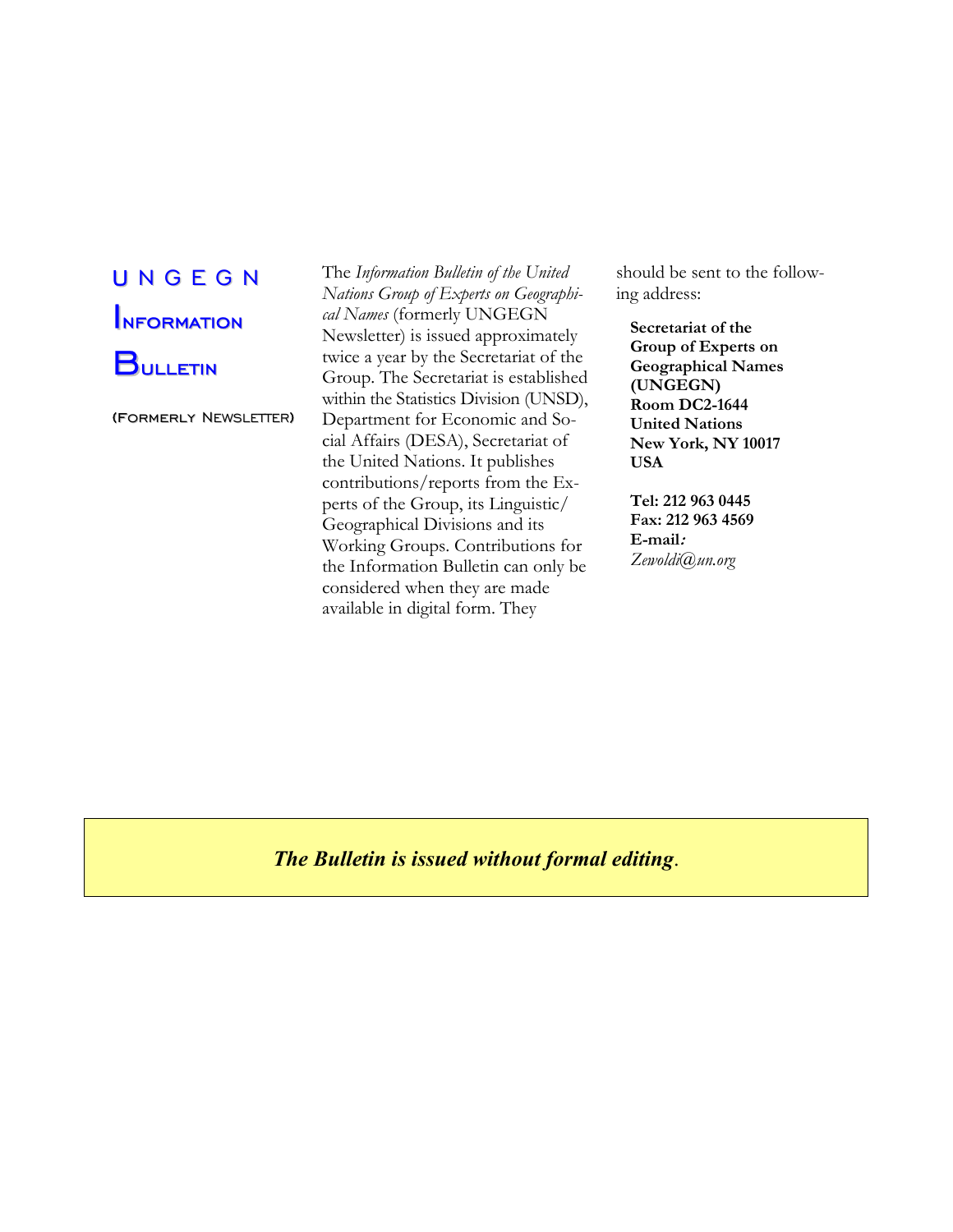# **Preface**

# **Message from the Chairperson**

# Dear Colleagues

# *International Year of Languages*

Did you know that 2008 has been declared by the United Nations as the International Year of Languages? In this context you might be interested to read the *UNESCO Courier*, vol. 1, 2008, which can be accessed online on the UNESCO website, or more specifically at *http://portal.unesco.org/en/ev.php-URL\_ID=41344&URL\_DO=DO\_TOPIC&UR L\_SECTION=201.html*. You will find interesting articles on dealing with 1,650 languages in India, writing in Wolof, language of the Kallawaya in the Bolivian Andes, the Ainu language in Japan, Kyrgyz as the national language of Kyrgyzstan ... and so on.

# *Meetings - the UNGEGN website*

You may have noticed on the UNGEGN website (unstats.un.org/unsd/geoinfo) that a new link has been made to *Events in 2008 and 2009.* When Division chairs or Working Group convenors have supplied information, this is included on the page of *Events*. It is most encouraging to see the various initiatives that are taking place in different parts of the world to discuss questions related to geographical names standardization and to follow up the resolutions of past UN Conferences. In this issue of the *Bulletin*, you can find reports of some Working Groups and Divisions that have met recently, as well as information on forthcoming meetings.

# *25th Session of UNGEGN, 2009*

We are well on the way to the  $25<sup>th</sup>$  Session of UNGEGN to be held at the United Nations facilities in Nairobi, Kenya in May 2009. Further information about the dates, the facilities, security, etc will be posted on the UNGEGN website.

Please let us know if you have suggestions to be considered for:

- *Special presentations*
- *Workshops*

# *Poster display*

A message to all African countries! At the UNGEGN Session in Nairobi, we would again like to have a poster exhibit. On this occasion, it is suggested that African countries should have the opportunity to show their material ... any work on names in connection with mapping or cultural heritage, for example: field collection of names; names and maps; gazetteers and/or databases, etc. You will be contacted about this, but please email Yacob Zewoldi ( $z$ ewoldi $\left(\frac{\partial \mu n \cdot \partial \mathbf{r}}{\partial y}\right)$  if you have particular ideas to offer at this time.

- Some pointers for *papers and presentations at UNGEGN* in 2009.
- An Abstract should be included
- The appropriate Agenda item should be identified

• There is NO agenda item for Country reports. If necessary, such material must be included within Division reports or related to other agenda items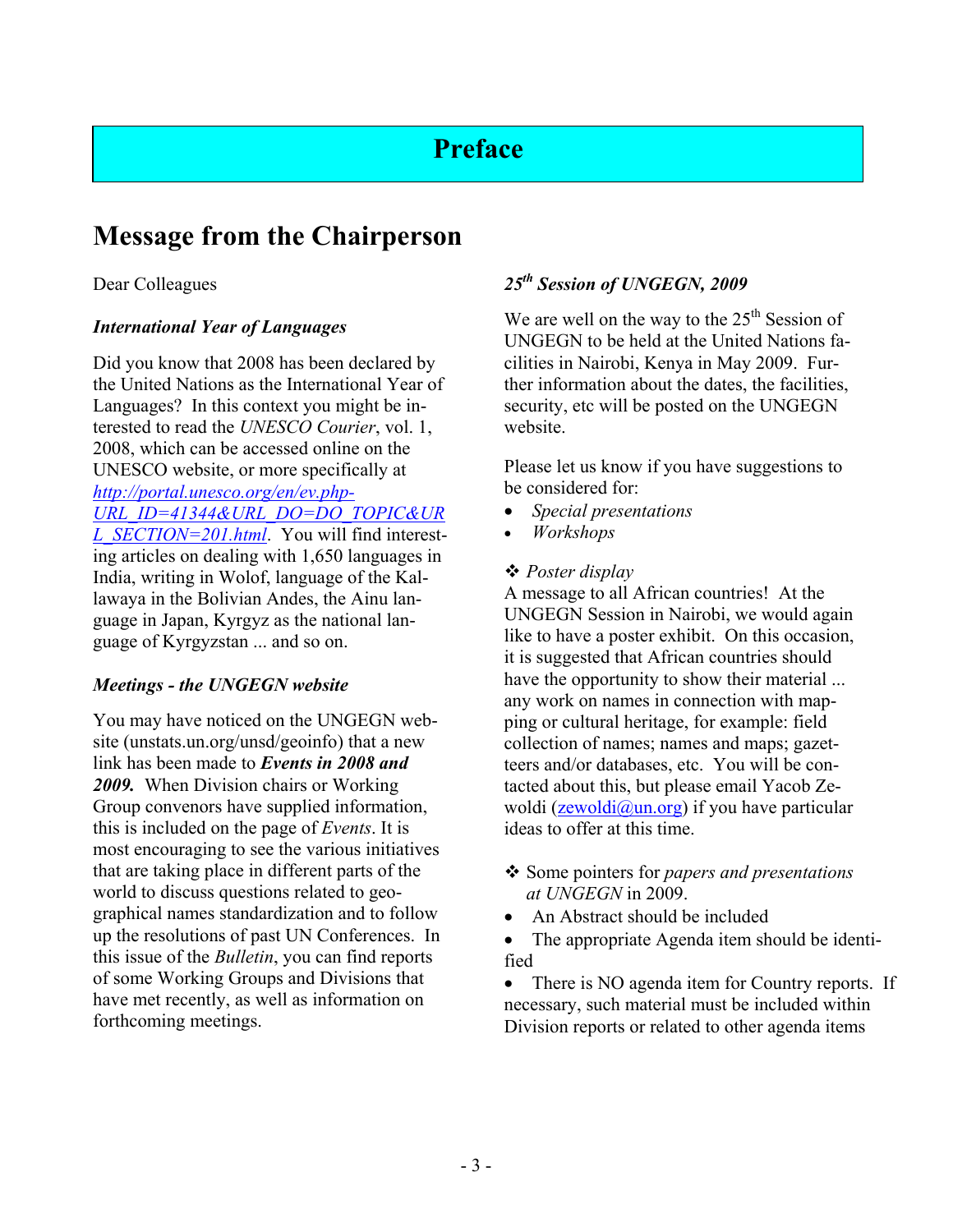• In papers submitted, if possible draw attention to issues and resolution of these issues, rather than just providing a report

• In general, paper presentations will be allocated 5 minutes for summary or highlights

# *Division reports*

• A template for activities and reporting of Divisions has been considered by the Working Group on Evaluation and Implementation, but the great variation between Divisions makes one realize that one solution does not fit all cases.

• Suggestions for reporting to UNGEGN:

 (1) Divisions and countries within them which are not very active.

Report could include the status quo in countries of the Division; "assets" of the Division; needs of the countries of the Division; possible plans to move ahead.

 (2) More active countries and divisions Report should concentrate on divisional projects; common issues, plans and solutions; results of division meetings; possible assistance to less organized divisions/countries ... (Information from individual countries could be included as annexes to the report or presented in relation to other agenda items.)

# **Please help us to help you!**

# *Publicity and communication!*

We encourage you to put a link to the UNGEGN website (unstats.un.org/unsd/geoinfo) on your own group/departmental websites.

# *UNGEGN Bulletin*

What would you like to see in the *UNGEGN Bulletin*?

• Short articles on topics related to geographical names standardization

- Part of the Bulletin dedicated to themes, for example
	- o Place names changes

o Examples of best practice

• Highlighting some terms from the UNGEGN *Glossary* 

• Information on conferences of associated organizations, for instance ICA, IGU, ICOS

- o Please send your information!!
- ......... Your suggestions???

Would you contribute a short article for 2008 or 2009? Topic: ...........................?

# *UNGEGN World Geonames Database*

We are trying to gather the endonyms of cities/towns over 100,000 for each country of the world. We need your help! So far we have received data from 46 countries (Australia, Austria, Botswana, Brazil, Burkina Faso, Canada, Croatia, Cyprus, Czech Republic, Denmark, Estonia, Finland, France, Greece, Germany, Hungary, Iceland, Ireland, Israel, Kyrgyzstan, Latvia, Lithuania, Madagascar, Malaysia, Netherlands, New Zealand, Norway, Poland, Republic of Korea, Romania, Slovakia, Slovenia, South Africa, Spain, Sweden, Switzerland, Tajikistan, The former Yugoslav Republic of Macedonia, Tunisia, Turkey, Ukraine, United Arab Emirates, United Kingdom, United States of America, Uzbekistan, Vietnam).

If your country is not listed here, please ask those responsible for your geographical names to do the following:

• Find the listing for your country on the UN Statistics Division website

(http://unstats.un.org/unsd/demographic/sconce rns/densurb/urban.aspx)

- Update the list of names to reflect cities/towns with a population over 100,000 (actual population is not needed)
- If you are using a non-Roman script, prepare the list of names in your own script and in the Romanized forms (noting the Romanization system used)

• Add the coordinates of latitude and longitude for each name, if at all possible.

• Email a Word or Excel file of this information to Yacob Zewoldi ( $z$ ewoldi $(\partial_\nu u n.\text{org})$  and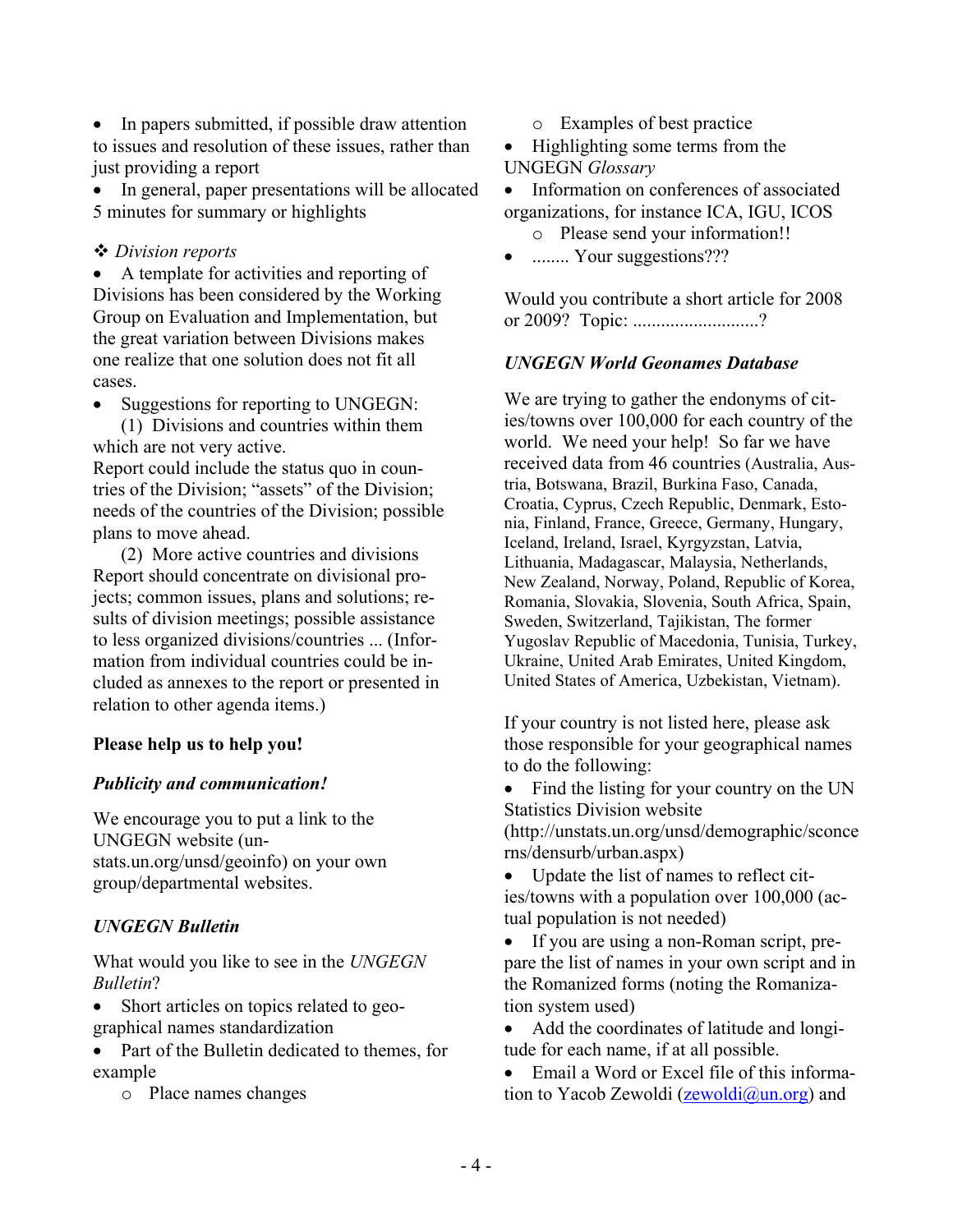myself (hkerfoot@nrcan.gc.ca). For less common characters please use Unicode, embed the characters, or supply the font with the file.

• If a voice file (.wav file) can be recorded for these city names, we would really like to include it in the database.

Do you have questions? Please contact Yacob or myself!

A plea to Division chairs ... could you please help us by contacting countries in your Division so that we may continue to make progress with the UNGEGN Database.

I thank you all for your continued interest in geographical names standardization. I wish you success in the months ahead and look forward to meeting you again in 2009.

#### **Helen Kerfoot**

*UNGEGN Chair Ottawa, Canada hkerfoot@nrcan.gc.ca*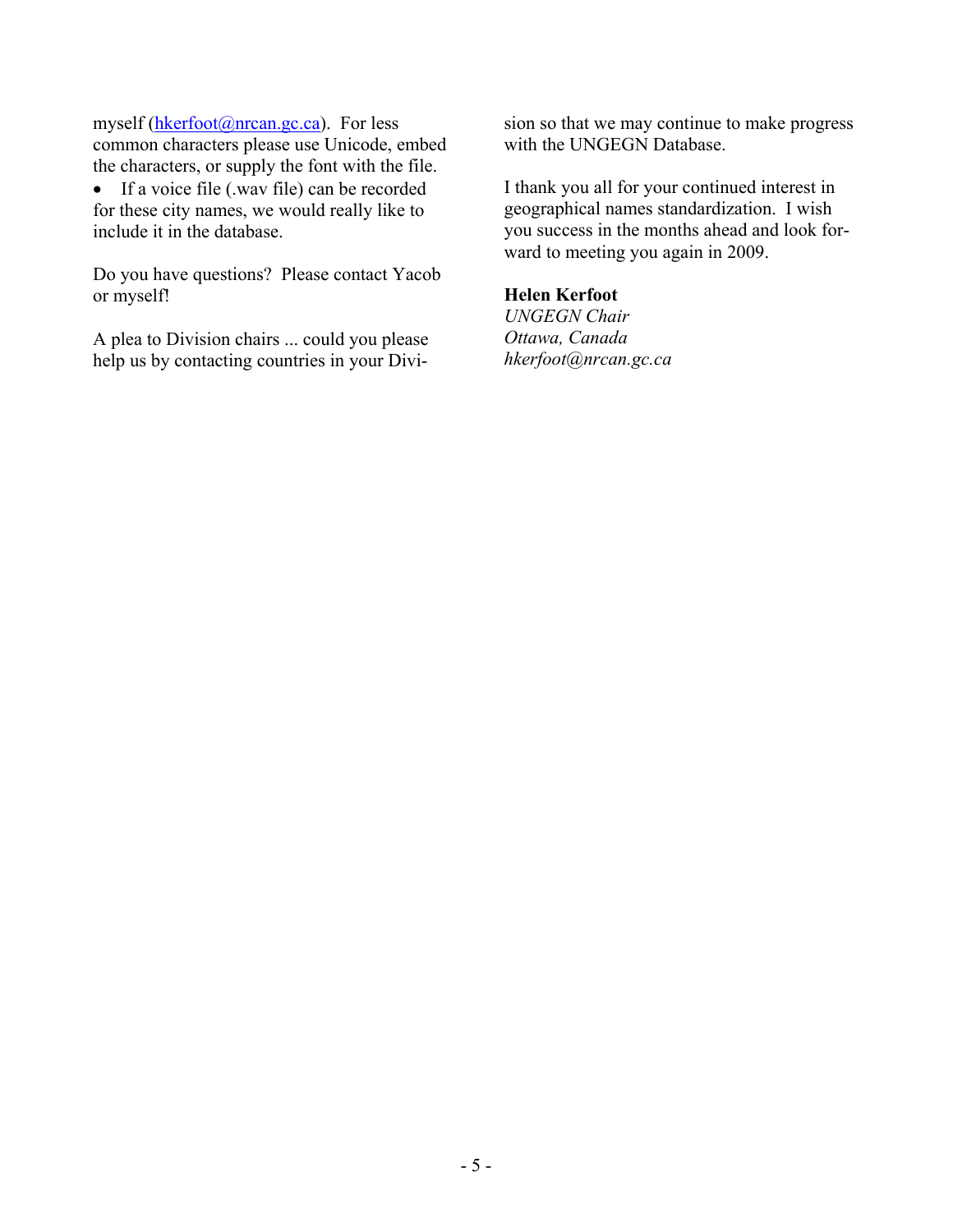# **News from Headquarters**

# **Message from the Secretariat**

# Dear UNGEGN Experts,

The Secretariat would like to inform you that the report of the Ninth United Nations Conference on the Standardization of Geographical Names (UNCSGN) has been adopted by ECOSOC at its Substantive Session on 23 July 2008. An electronic copy of Ninth UNCSGN which took place in New York, from 21 to 30 August 2007 (E/CONF.98/136) is available in all the six official languages of the United Nations at *http://unstats.un.org/unsd/geoinfo/9thuncsg nsessionreport.htm.* The Report of the United Nations Group of Experts on Geographical Names (UNGEGN) on the work of its twenty-fourth session (E/2007/89) is also available at

*http://unstats.un.org/unsd/geoinfo/24thunge gnsessionreport.htm*.

As you may well know, the twenty-fifth session of UNGEGN will be held in Nairobi, Kenya as recommended by the Ninth UNCSGN. The date for the session is 5 to 12 May 2009. We will post, on the UNGEGN website, information on hotels, transport and the like in due course. We will also inform you when Note Verbales are sent to the Permanent Missions to UN in New York so that you can follow up on accreditation. You can visit the United Nations Office at Nairobi (UNON) web site for information on the conference service at *http://www.unon.org/about.php*.

The Secretariat has been active in support of the work of UNGEGN. Among the activities carried out by the UNGEGN Secretariat are:

- the 2007 Addendum of the *Glossary of Terms for the Standardization of Geographical Names* is now available in the 6 UN official languages on the UNGEGN Website *http://unstats.un.org/unsd/geoinfo/glossa ry\_add.htm*.
- UNGEGN, in collaboration with UNSD, has created a geo-referenced database to store the names of countries and major cities in different languages. In addition, a web interface is in development to present the geographical information online utilizing the services of a Web Map Server. Further detail on this is given in the section following this under the title "The UNGEGN Geographical Names Database".
- the restructuring and updating of the UNGEGN website is underway.
- more of the reports and technical documents of the nine Conferences and the 24 UNGEGN sessions held since 1967 are now available in pdf format on the UNGEGN website. This work will continue with the aim to make the website a comprehensive source of documentation.
- News and Events on the Geographic Information page of the UNSD website announces and provides brief information on UNGEGN Division and Working Group meetings at *http://unstats.un.org/unsd/geoinfo/events .htm*.

Besides the 25th session of UNGEGN, the Secretariat will be organizing the following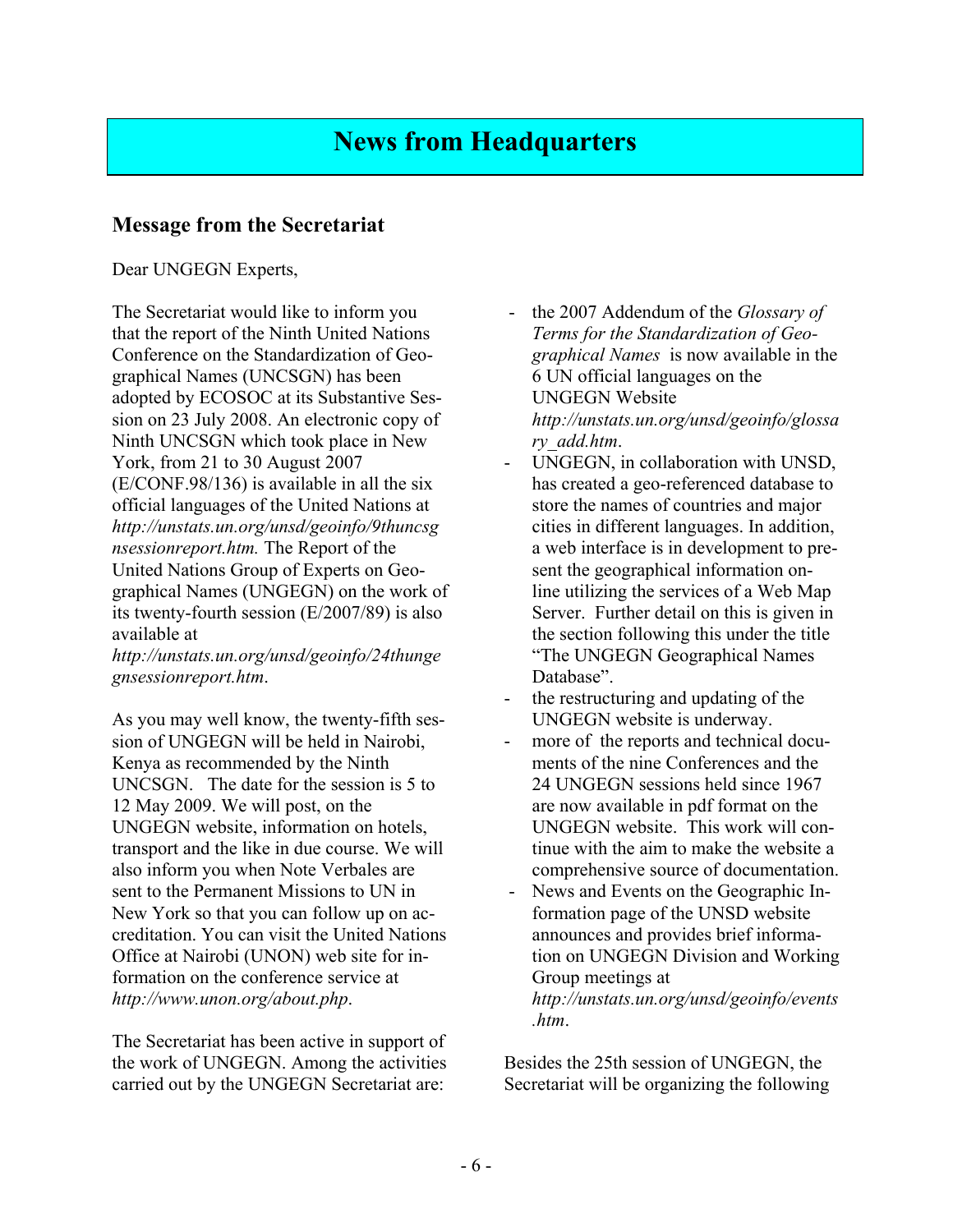two regional cartographic conferences in 2009:

- (i) The  $9<sup>th</sup>$  United Nations Regional Cartographic Conference for the Americas in New York, 10-14 August 2009.
- (ii) The  $18<sup>th</sup>$  United Nations Regional Cartographic Conference for Asia and the Pacific in Bangkok in October 2009.

I hope this information will help you to plan ahead your attendance in these meetings.

Finally, I would like to thank those who contributed to this *Bulletin*. The next Information Bulletin will be issued in early 2009 before the 25<sup>th</sup> session of UNGEGN.

Looking forward to meeting you all in Nairobi!

# **Yacob Zewoldi**

*UNGEGN Secretariat United Nations Statistics Division Email:zewoldi@un.org* 

# **The UNGEGN Geographical Names Database**

UNGEGN, in collaboration with UNSD, has created a geo-referenced database to store the names of countries and major cities in different languages. In addition, a web interface is in development to present the geographical information on-line utilizing the services of a Web Map Server. The names are linked to a map offering information on the geographical location, the language, spelling and pronunciation.

The geographical names are provided by UNGEGN ensuring accurate and reliable data. As of now, the expert group provided country names in the official language(s) of the country resulting in close to 200 endonyms for 106 UN member states. If applicable, country endonyms are available in Romanized form.

The database also holds country names in the six official languages from the United Nations Multilingual Terminology Database (http://unterm.un.org), a multilingual terminology database which provides United Nations nomenclature and special terms.

Over 2300 country names for 195 countries and areas in the six official UN languages have been uploaded.

After this first collection of country names, the focus for UNGEGN is now to collect names for major cities in their endonymic form, then in the UN languages. Other language variants will be added at a later stage. As of now the expert group, through authorities in the countries, has collected city names for 45 countries, 8 including sound (.wav) files, of which about 550 names have already been included in the database. *(Please refer to the Message of the Chairperson to provide your assistance.)* 

The work on capital cities is currently in progress. UNGEGN, through the Convenors of the Working Groups on Country Names and on Romanization Systems, has already provided endonyms for capitals of about 150 countries; those remaining are being verified. The United Nations Multilingual Terminology Database is also a key data source for capital city names.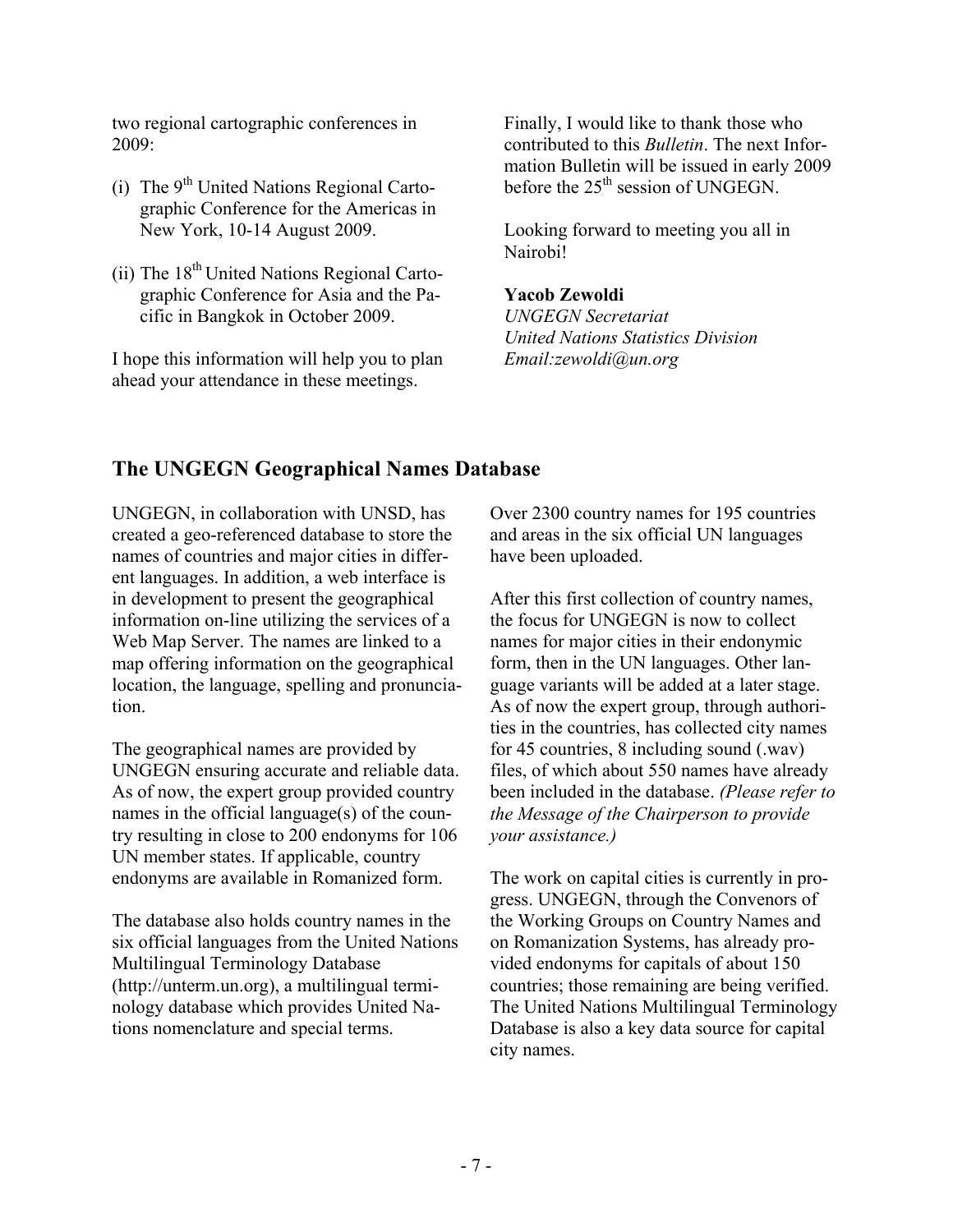The application development will continue to meet the requirements of a growing collection of geographical names. The current focus, however, is to store the information provided on city names, in database format so that it is archived in an organized way and therefore easily accessible.

The application will soon be open for testing the web interface and reviewing the geographical names. For further information please contact Sibylle Marxgut at  $maxgut(a)$ un.org.

|                                      | <b>Country names</b>  |                                    |        |
|--------------------------------------|-----------------------|------------------------------------|--------|
| Endonyms                             |                       |                                    |        |
| Language                             | <b>Short name</b>     | <b>Formal name</b>                 |        |
| German                               | Deutschland           | Bundesrepublik Deutschland (die)   | Ω      |
| United Nations languages<br>Language | <b>Short name</b>     | <b>Formal name</b>                 |        |
| <b>Arabic</b>                        | ألمانيا               | جمهور بة ألمانيا الإثحادية         | 0      |
|                                      |                       |                                    | 0      |
|                                      | 德国                    | 德意志联邦共和国                           |        |
| <b>Chinese</b>                       |                       |                                    |        |
|                                      | Germany               | the Federal Republic of Germany    |        |
| <b>English</b><br>French             | Allemagne (l') [fém.] | la République fédérale d'Allemagne | 0<br>0 |
| <b>Russian</b>                       | Германия              | Федеративая Республика Германия    | Ω      |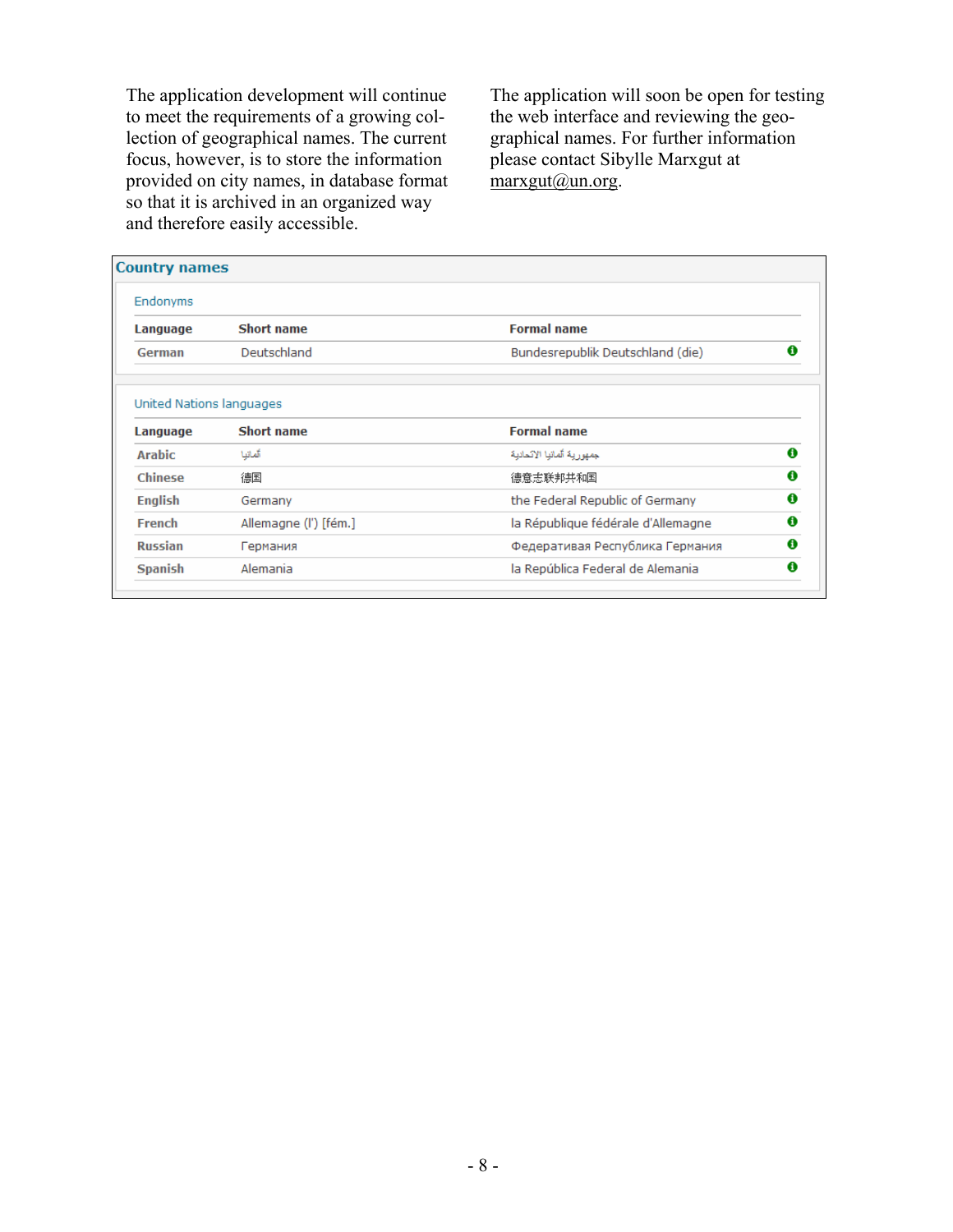# **From the Divisions**

# **East Central and South-East Europe Division**

# **19th Session of the East Central and South-East Europe Division**

# **Zagreb, 19-21 November 2008**

The 19th Session of the East Central and South-East Europe Division of the United Nations Group of Experts on Geographical Names (UNGEGN) is being organized by the Croatian Geodetic Institute and State Geodetic Administration, 19-21 November 2008 in Zagreb.

One of the main purposes of activities on the UNGEGN Division level is realization of resolutions from the UN Conferences. For November in Zagreb, we would like the problem of national standardization in connection with global and regional standardization processes to be the main theme of the meeting, as well as development of database products and services.

This will be an opportunity to develop collaboration with colleagues from other countries and institutions, as far as our linguistic/geographical UNGEGN Division is concerned.

More information – letter of invitation, general program, agenda, registration form, and information on logistics – can be accessed on the UNGEGN website in the Schedule of Events for 2008 and 2009 (unstats.un.org/unsd/geoinfo/events.htm)

# **Agenda**

- 1. Opening of the session
- 2. Adoption of the agenda
- 3. National standardization:
	- field collection and office treatment of names
	- treatment of names in multilingual areas
	- administrative structure of national names authorities
- 4. Toponymic guidelines for map and other editors
- 5. Toponymic data files and gazeteers:
	- data collection procedures
	- data elements required
	- toponymic data transfer standards and formats
	- automated data processing systems
	- national gazetteers
	- other publications
- 6. Terminology in the standardization of geographical names
- 7. Writing Systems (romanization, Text Encoding Requirements, Unicode Consortium)
- 8. Pronunciation of names
- 9. Country names
- 10. Exonyms
- 11. Preparations for the representation of the Division at the 24th Session of the UNGEGN (May, 2009)
- 12. Features beyond a single sovereignty
- 13. Toponymic websites
- 14. Co-operation with neighbourhood countries and international organisations
- 15. Toponymic education
- 16. Implementation of resolutions and the aims and functions of UNGEGN
- 17. Other information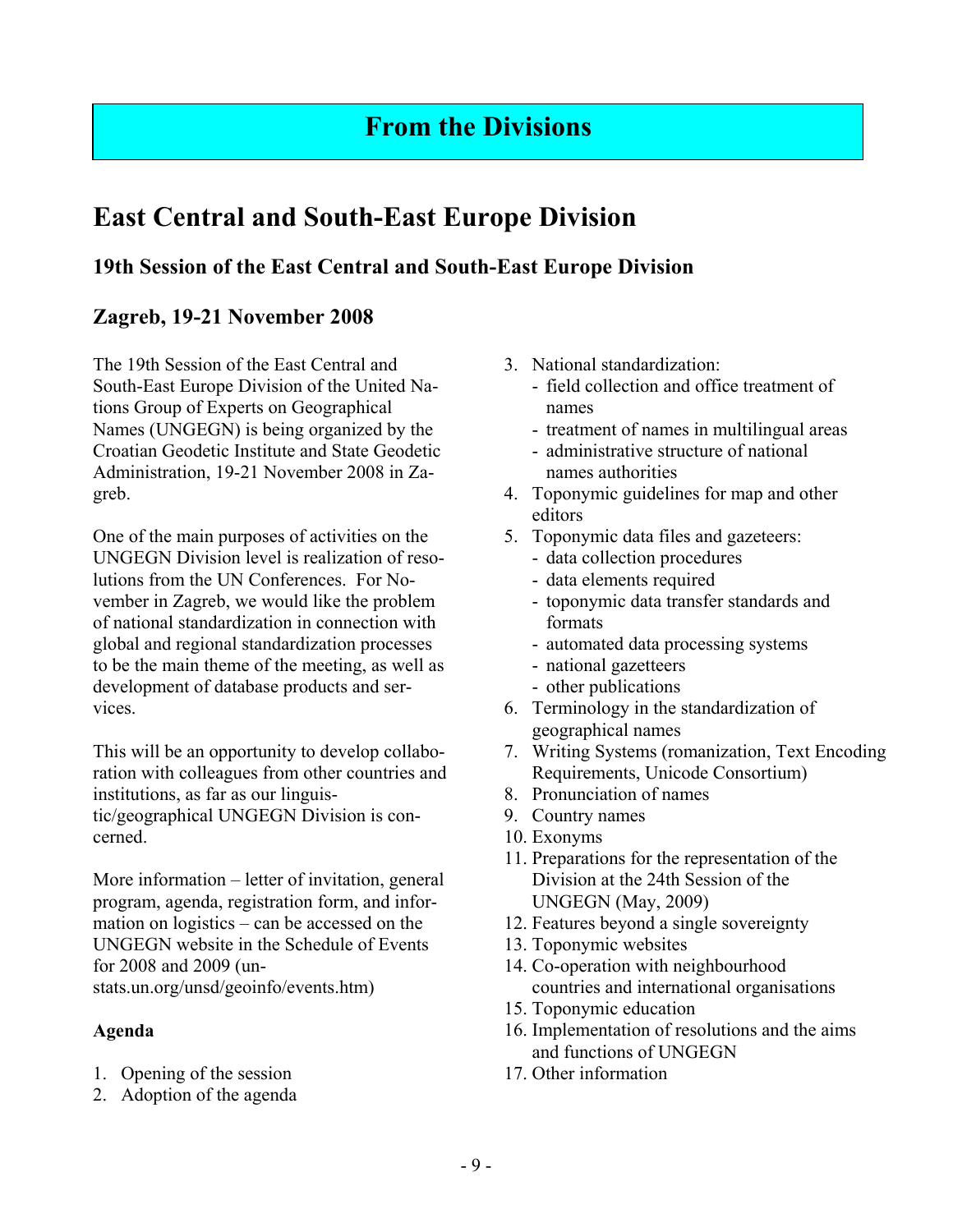- 18. Adoption of the Report of the 19th Session of the East, Central and South-East Europe Division of UNGEGN
- 19. Closing the session

**Zeljko Hecimovic**  *Chairperson, UNGEGN East Central and South-East Europe Email: zeljko.hecimovic@cgi.hr* 

# **Dutch- and German-speaking Division**

**Report on the 6th Workshop of the EuroGeoNames (EGN) Consortium & Reference Group jointly with the Working Group on Toponymic Data Files and Gazetteers of the UNGEGN** 

# **Freising, Germany, 3 June 2008**

A fruitful joint meeting of some 50 colleagues affiliated to toponymy met in Freising near Munich, in Bavaria, Germany. The event hosted by ESRI Germany was organized to join the meeting of the UNGEGN Working Group on Toponymic Data Files and Gazetteers on  $2<sup>nd</sup>$  June 2008 with the  $6<sup>th</sup>$  EGN workshop on  $3<sup>rd</sup>$  June 2008.

Participants from 29 organizations attended the workshop on 3<sup>rd</sup> June 2008. 14 (of 15) Reference Group members (the participating NMCAs) and 9 EGN Consortium partners, 2 from potential Reference Group members (CH, UK), the convener of the UNGEGN Working Group on Toponymic Data Files and Gazetteers and representatives of the INSPIRE Thematic Working Group on Geographical Names and of the European Commission.



Participants of the 6<sup>th</sup> EuroGeoNames Workshop, Freising, Germany

The EGN workshop was particularly addressed to the Reference Group participants who should obtain a complete and comprehensive understanding of the functionality of the EGN web feature services (WFS) architecture and a better insight into the inner workings of the system. The main goal was to emphasize the steps which need to be done technically and organizationally by the Reference Group to create an individual EGN Local Service (which can be considered as a node in a cascading web feature services' architecture and which is connected to one EGN Central Service). During the workshop experiences were discussed made by Reference Group members who had already started with the EGN Local Service development – amongst others, Slovenia, Latvia, the Netherlands, Austria and Germany – focusing an individual "work plan" for each NMCA, because some NMCAs will develop their own EGN Local Service, others would like to be assisted by the EGN Consortium.

Generally the audience assessed how the EGN infrastructure and services fits to other projects and initiatives. They reproduced how the EGN can be used in concrete use cases and understood the added value of it. Particularly the differences, advantages and unique selling points between the EGN concept and other initiatives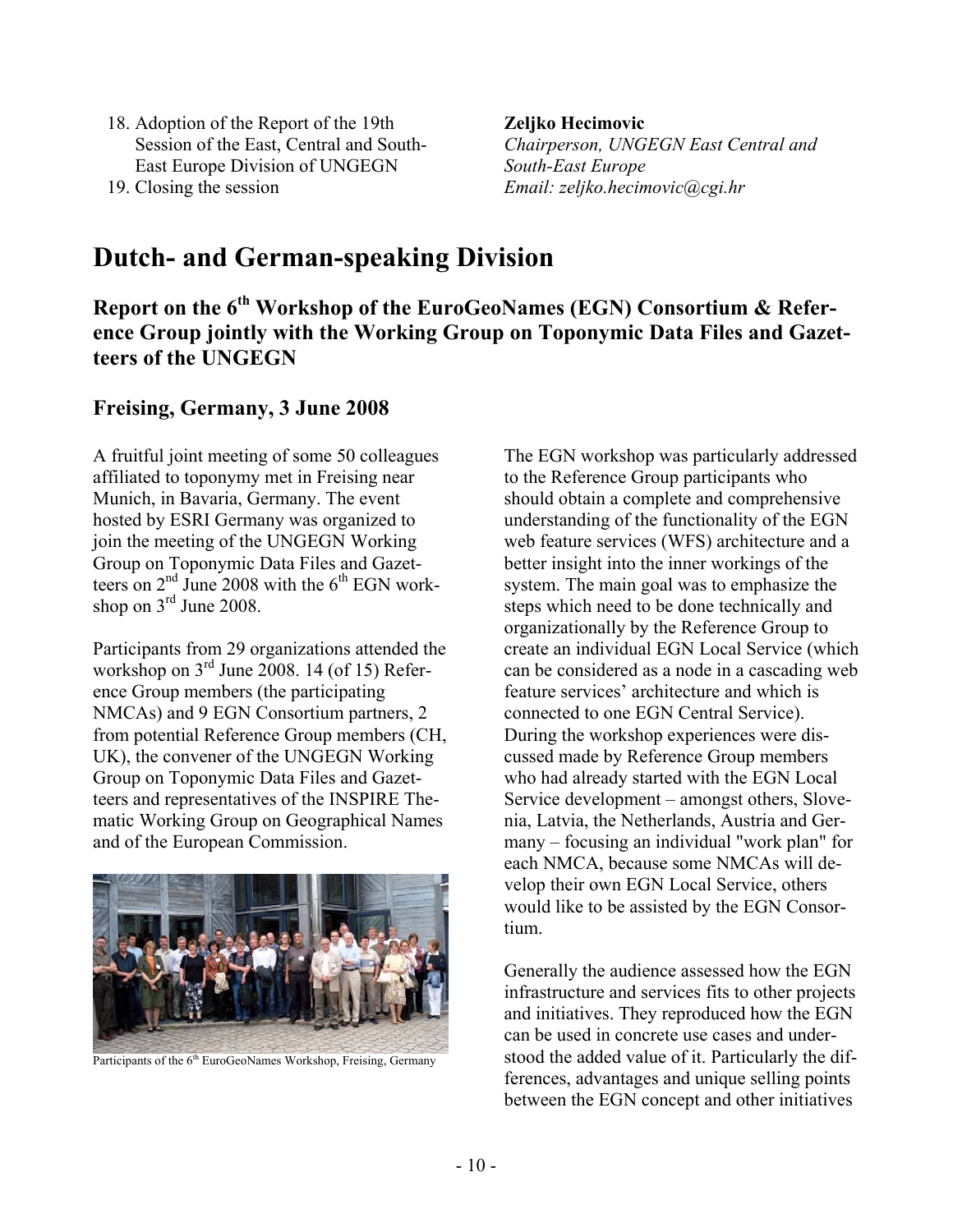(i.e. geonames.org) were pointed out, i.e. the official character and completeness of the EGN infrastructure and services vs. fast and easy-toimplement web services.

Additionally the audience gained a good understanding about the work of the INSPIRE Thematic Working Group on geographical names and about the development of the respective implementing rules.

The main outcome of the workshop is that the EGN infrastructure and services has a very good position within INSPIRE to provide the whole service architecture for a real service needed for Europe. The EGN data model (which can be considered as a gazetteer profile) supports the major concept of the ISO

19112 standard and it is compliant with the INSPIRE requirements.

The most relevant technical issues for implementing the EGN infrastructure and services were discussed and possible solutions presented.

All presentations discussed as well as the minutes of the workshop will be uploaded to the EGN website: *http://www.eurogeonames.com/.* 

# **Pier-Giorgio Zaccheddu**

*Co-ordinator Project EuroGeoNames Co-convener of the UNGEGN Working Group on Toponymic Data Files and Gazetteers email: pier.zaccheddu@bkg.bund.de*

# **Report of the Symposium "GeoNames 2008": Geographical names as part of the cultural heritage**

# **Vienna, 19-21 May 2008**

The Symposium was organized by the Dutchand German-speaking Division (DGSD), locally represented by the Austrian Board on Geographical Names (AKO). Due to the support of the Austrian Academy of Sciences, its Institute of Urban and Regional Research and its Institute of Lexicography of Austrian Dialects and Names it was possible to hold the symposium in the Academy's convenient facilities, to use the Academy's scientific exchange programmes with other academies for inviting some participants and to keep symposium as well as excursion and social programmes free of charge.

It was a great pleasure for the organizers to welcome such a large number of participants: 83 experts from 24 countries and 4 continents had registered regularly; including additional guests overall participation may well have reached a hundred; 31 papers from 21 countries were presented. It was fine to see especially the eastern part of Europe so well represented. The event was especially honoured by the presence and very active participation of Helen KERFOOT, UNGEGN chair and of Ferjan ORMELING, UNGEGN vice-chair. Hans MARTE, chair of the Austrian UNESCO Commission, as well as Heinz FASSMANN and Ingeborg GEYER, the directors of the two Academy institutes, also kindly welcomed the participants.

The theme of the symposium, names as part of the cultural heritage, had been a major topic at the 9<sup>th</sup> UN Conference on the Standardization of Geographical Names in New York, August 2007. It was the goal of this symposium to elaborate on this, to step forward in defining the research theme, its sub-themes and research fields more precisely and to encourage further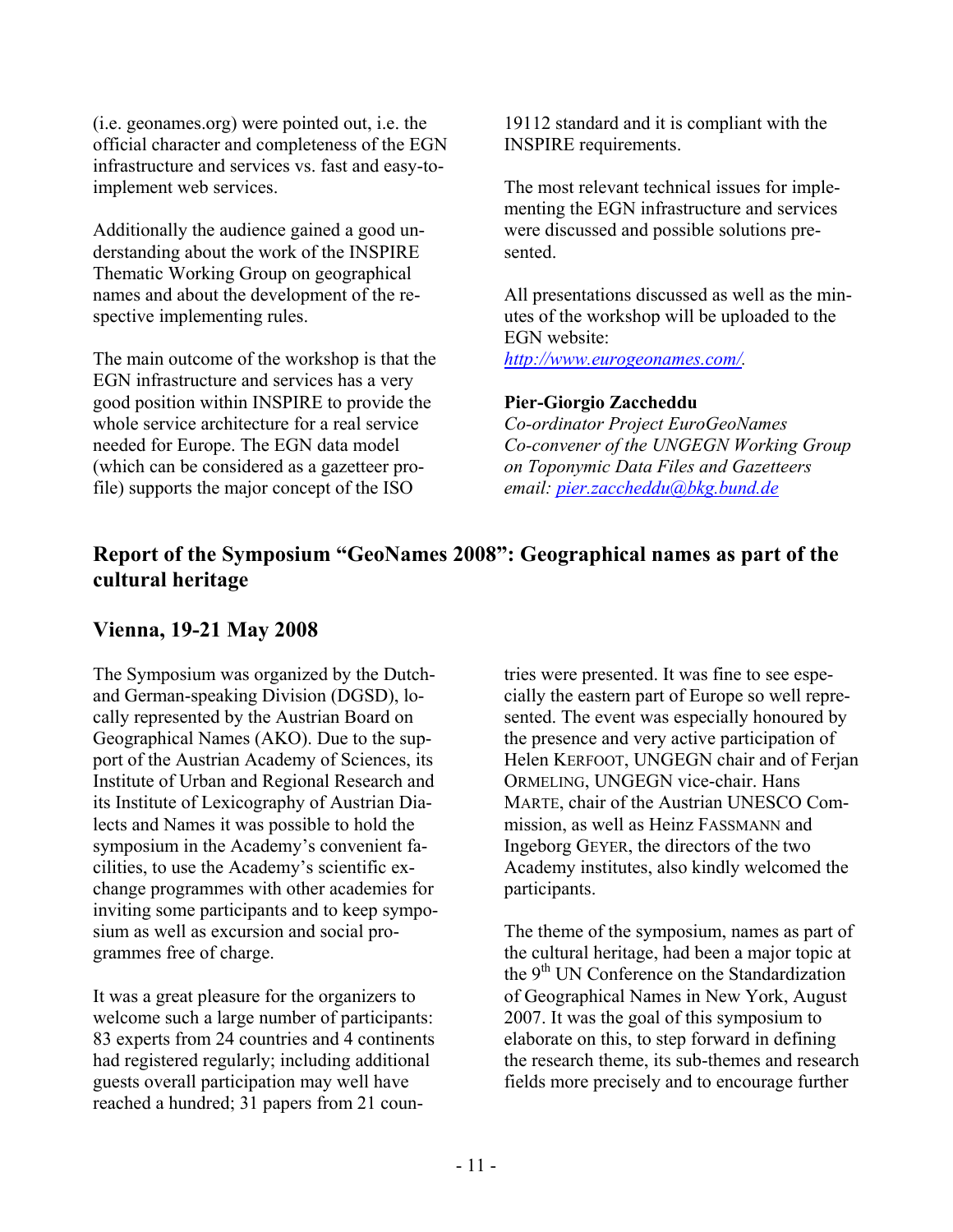research. Important questions to be answered were certainly:

- Why are geographical names an important part of the cultural heritage?
- Which kinds of names have a special need for protection?
- What are the dangers to which geographical names are exposed?

The two days of paper presentations were structured into the sub-themes and sessions

(1) Safeguarding geographical names as part of the cultural heritage by national standardization;

(2) Geographical names as keys to cultural and settlement history;

(3) Geographical names in minority and indigenous languages and dialects;

(4) Place names as a means of politics;

(5) Geographical names as ingredients of space-related identity and

(6) Techniques of recording and handling names in danger or getting out of use.

Emphasizing the recent rise in recognition of cultural aspects of toponymy, Helen KERFOOT referred in her opening speech to UNGEGN activities and UNCSGN resolutions relevant in the context of geographical names and heritage.

The **role of national names standardization** in safeguarding the cultural heritage was specifically highlighted by the examples of South Africa (M. T. KUBHEKA), Germany (J. SIEV-ERS), Ireland (D. MAC GIOLLA EASPAIG), Latvia (V. STRAUTNIECE), Finland (S. PAIKKALA),

Sweden (L. NILSSON, St. NYSTRÖM, A. TORENSJÖ), Bulgaria (M. VLAHOVA-ANGELOVA), Cyprus (M.N. CHRISTADOULOU), FYROM (E. JAČEVA-ULČAR) and Austria (H. BERGMANN). Already in these presentations **place names of linguistic minorities** played a prominent role. The importance of their preservation was further stressed by papers on Australia (W.H. WATT, his paper was presented in his absence), the Netherlands (F. ORMELING), Norway (L.M. ASLAKSEN) and Finland (K. VUOLAB-LOHI), both referring especially to Sami names, Latvia (Z. CEKULA), Hungary (B. POKOLY, G. MIKESY) and Romania (R. CREŢAN). The paper of H.R. MÖSCHING hinted at the importance, but also at the difficulties of preserving dialect names by the example of Switzerland.

The aspect of **names as keys to cultural and settlement history**, very important in the overall context, was addressed by papers on different historical and linguistic layers of mountain and pasture names in parts of the Austrian province Tyrol (G. RAMPL), on Byzantine names at the Greek peninsula of Chalkidiki (P. SOUSTAL) and on Byzantine and Old Slavonic names in the Macedonian Strumica Valley (M. POPOVIĆ).

Since **place name changes** indicate on the one hand the symbolic power of place names and constitute on the other a challenge to preservation efforts, five papers were also devoted to this sub-theme. They were introduced by an attempt to classify place names changes (R. STANI-FERTL) and exemplified by situations in Ukraine (P. HRYTSENKO, R. SOSSA, N. SY-VAK), Uzbekistan (B. MAKHSUDOV), Hungary (A. DUTKÓ) and at the Slovenian/Croatian Istrian coast (D. KLADNIK, P. PIPAN).

The role of **geographical names as ingredients of space-related identity** was highlighted in a more abstract and general manner from the geographical (P. JORDAN) as well as from the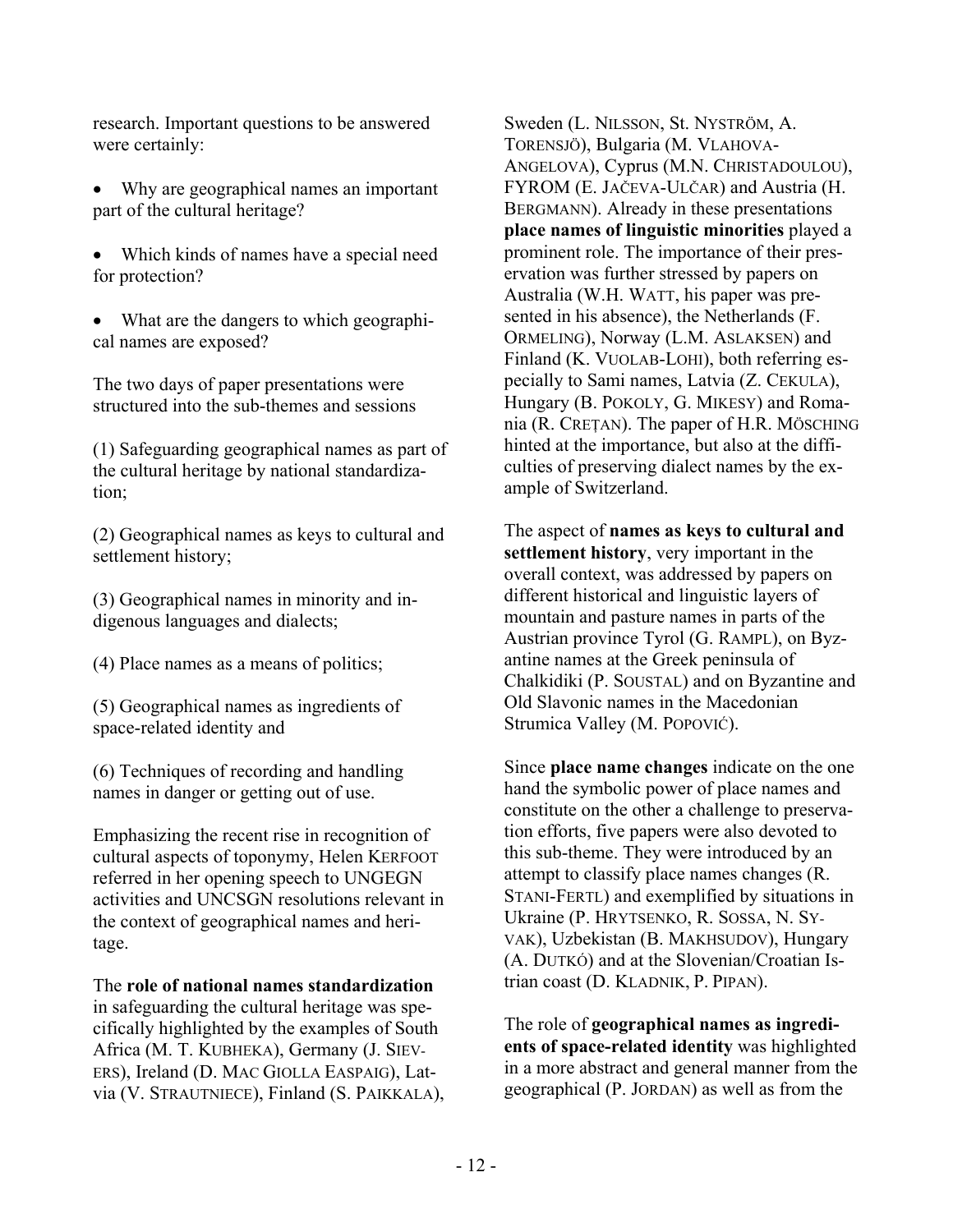linguistic (B. HELLELAND) points of view and regionally exemplified by examples from Croatia (D. BROZOVIĆ-RONČEVIĆ).

The presentation of an interactive web application for the spelling of geographical names as an educational tool for students (E. SIMONNÈ-DOMBÒVÁRI, G. B. SIMON) offered also an outlook to up-to-date **techniques of recording and handling place names**.

As a preliminary conclusion without any claim to be complete or balanced the following may be stated:

#### • **Place names are an important part of the cultural heritage.**

o Traditional geographical names are partly very old, have been shaped in a certain linguistic, political, social and economic situation and have partly been transferred to succeeding languages. They are therefore a key to settlement and cultural history. They tell a lot about the character and the essence of a place, earlier economic and linguistic situations. They form an inter-related system of names in a certain region, a "place names landscape", describing historical, but very often still existing situations.

o Place names support space-related identity building. Mentioning or memorizing the name of a familiar place lets the whole set of imaginations of a certain place arise, expresses or confirms the emotional relation of a person to a place. Geographical names are therefore an important element of feeling at home, not the least for linguistic minorities.

• **Special protection is needed** for names in minority languages, names in other receding languages and also in dialects, the latter being subject to a significant erosion process due to the power of nation-wide media and trends towards cultural globalization. Also exonyms

need protection, since they are very often not standardized and not systematically documented. When documenting them, it is important to refer them as well as other variant names to the standardized endonym.

• **Dangers to which geographical names are exposed** are partly provoked by the strong symbolic power of place names. Place names are frequently interpreted as a claim for dominance over a certain region or country. The dominant force in a society wants to have the definition power over geographical names. Changes in dominance (at all spatial scales, from the country down to the settlement level; also, e,g., from the political to the economic sphere) may result in renaming. Other dangers emerge from inadequate legislation to protect names, the loss of knowledge of particular names, the changing way of life from rural to urban, the loss of oral traditions due to a lack of recording, globalization and influence of other cultures as well as indiscriminate renaming and perpetuation of incorrect/incorrectly spelled versions of names.

The paper presenters were offered to publish their papers in proceedings. They are to appear within the book series "Wiener Schriften zur Geographie und Kartographie" at the University of Vienna by the  $25<sup>th</sup>$  UNGEGN Session in May 2009 at the latest.

The symposium was rounded up by two social events: by an evening invitation to a Viennese wine restaurant at Cobenzl by the Town Hall of Vienna and the Institute of Lexicography of Austrian Dialects and Names. It conveyed a certain insight into Viennese dining and drinking culture. Harald TROCH, member of the Vienna City Council, and Isolde HAUSNER, Institute of Lexicography of Austrian Dialects and Names, welcomed the participants on behalf of the two host institutions. A bus excursion titled "Multicultural variety around a lake" led 46 participants to Lake Neusiedl at the border be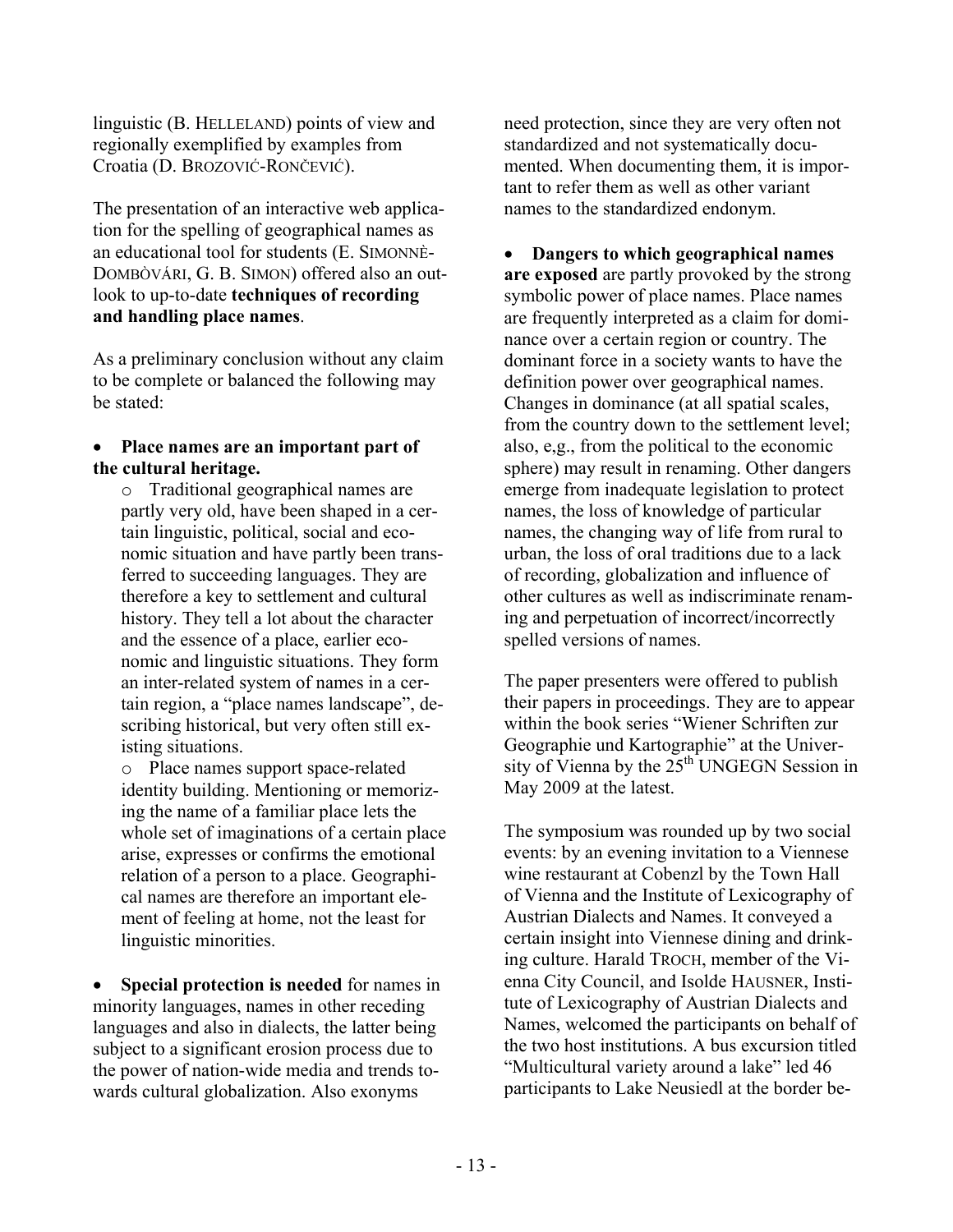tween Austria and Hungary. Croatian minority situations in the Austrian province of Burgenland like in Oslip/Uzlop and German and Croatian minority situations in the Hungarian border region like in Fertőrákos/Kroisbach and Sopron/Ödenburg were in the thematic focus of this day trip guided by Peter JORDAN and Koloman BRENNER.



The excursion in the Croatian Catholic church of Oslip/Uzlop in Burgenland, Austria (Photo by Helen KERFOOT)



A small part of the excursion participants facing a serious naming problem in Fertőd, Hungary (Photo by Primož PIPAN)

**Peter JORDAN** *Chair, Dutch- and German-speaking Division (DGSD) Email: peter.jordan@oeaw.ac.at*

# **Norden Division**

# **Division meeting, Copenhagen, 8 - 9 October 2008**

The next Norden Division Meeting is to take place in Copenhagen 8-9 October at the National Survey and Cadastre, Rentemestervej 8, 2400 Copenhagen NW. The agenda is in the process of being finalised, but suggested discussion topics are:

- The content of the 25th UNGEGN-Session Norden Division Report.
- EuroGeoNames and INSPIRE.
- Place-Name Laws.
- Place-Name on electronic maps.
- Linguistic minorities and place-name usage.

Additionally, we plan to present the latest GIS and Internet developments and projects of relevance to the Norden Division area.

As an appetizer to the Norden Division meeting a half-day symposium is also being planned, the topic of which will be linguistic minorities and their rights to use their own place-names. The date of this symposium is set for October 7th.

# **Peder Gammeltoft**

*Chairman of the Norden Division Email: gammelt@hum.ku.dk*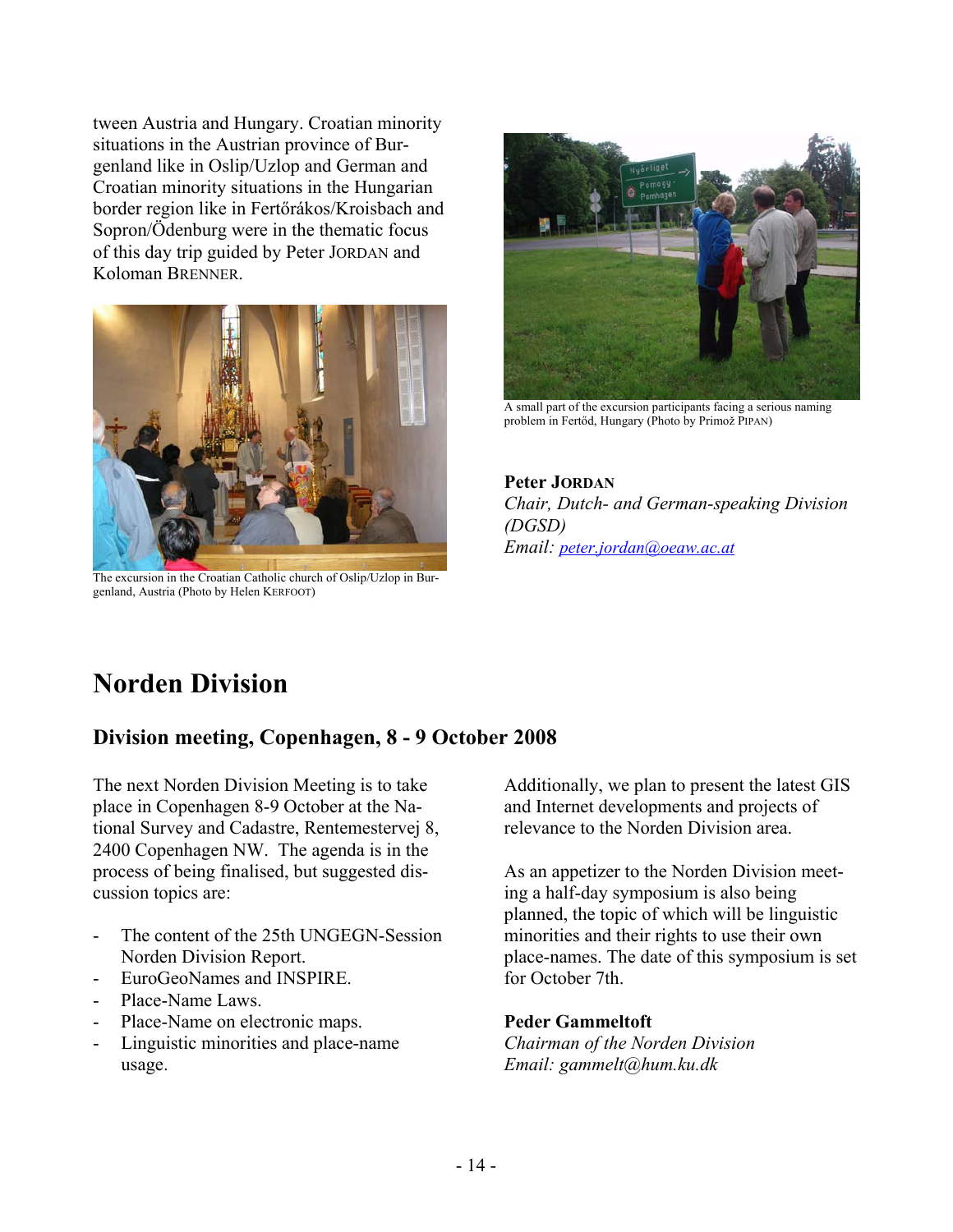# **Portuguese-speaking Division**

# **Report from Brazil**

# **Portuguese Speaking Countries advance in standardization**

Brazilian experts are determined to advance in the work started by them, together with experts from Mozambique and Angola, directed towards the strengthening of standardization and of the ties linking the three countries who succeeded in creating the Portuguese Language Division of UNGEGN in the last session held in New York in 2007. "We regret so much the loss of Luís Abrahamo, of Mozambique, who was our guest in Rio de Janeiro in 2006 and spoke about UNGEGN in the Brazilian Conference of Geography and Cartography. Now, we have to take good care of the very precious heritage left by him, and advance in the common efforts towards the standardization of geographical names in all Portuguese speaking countries", said Moema Augusto, vice-chair of the recently created division and Brazilian representative.

Many actions are planned by the Portuguese Speaking Division for 2008-2009, including a possible UNGEGN course later this year in Angola. In Brazil, it is already under way the research directed towards the edition of the first Portuguese language glossary of terms for the standardization of geographical names and for research on Toponymy (see abstract of the project below). Other planned actions include

the support for the programs led by the working groups of UNGEGN, the creation of a program of publications in Portuguese to support research and standardization of geographical names in these countries, and the compilation of lists of country names and exonyms used in each Portuguese speaking country, possibly leading towards a dictionary of exonyms and traditional names.

The creation of the Portuguese-speaking Division during the last session of UNGEGN in New York represents a great step forward to the standardization of Toponymy in all eight countries where the language is official, as it is the case with Brazil, Mozambique and Angola. These countries – and Cape Verde sent representatives (government officials) to participate in the last session of UNGEGN in 2007 and in the ten-day course held by UNGEGN in Maputo in 2006, when the three countries made the first moves towards this goal. Following the approval of a new treaty among them, the Portuguese language countries will shortly adopt new language rules (for writing) and the recently created division must be able to help on the implementation of the new standards regarding geographical names.

# **Abstract of the Project "Terminology and Toponymy" IBGE-USP (Brazilian Institute of Geography and Statistics – University of São Paulo)**  Date: From March 2008 to March 2009 Researchers: Ana M. G. Bustamante (IBGE) and Maria Vicentina P. A. Dick (USP)

"Terminology and Toponymy" is a project aimed to create a Portuguese language glossary of more than two hundred terms used in areas dealing with toponyms, such as Linguistics,

Ethnolinguistics, Cartography, and Geosciences. All the terms are presented with proposed definitions in Portuguese and the equivalent terms in three languages (Spanish, Eng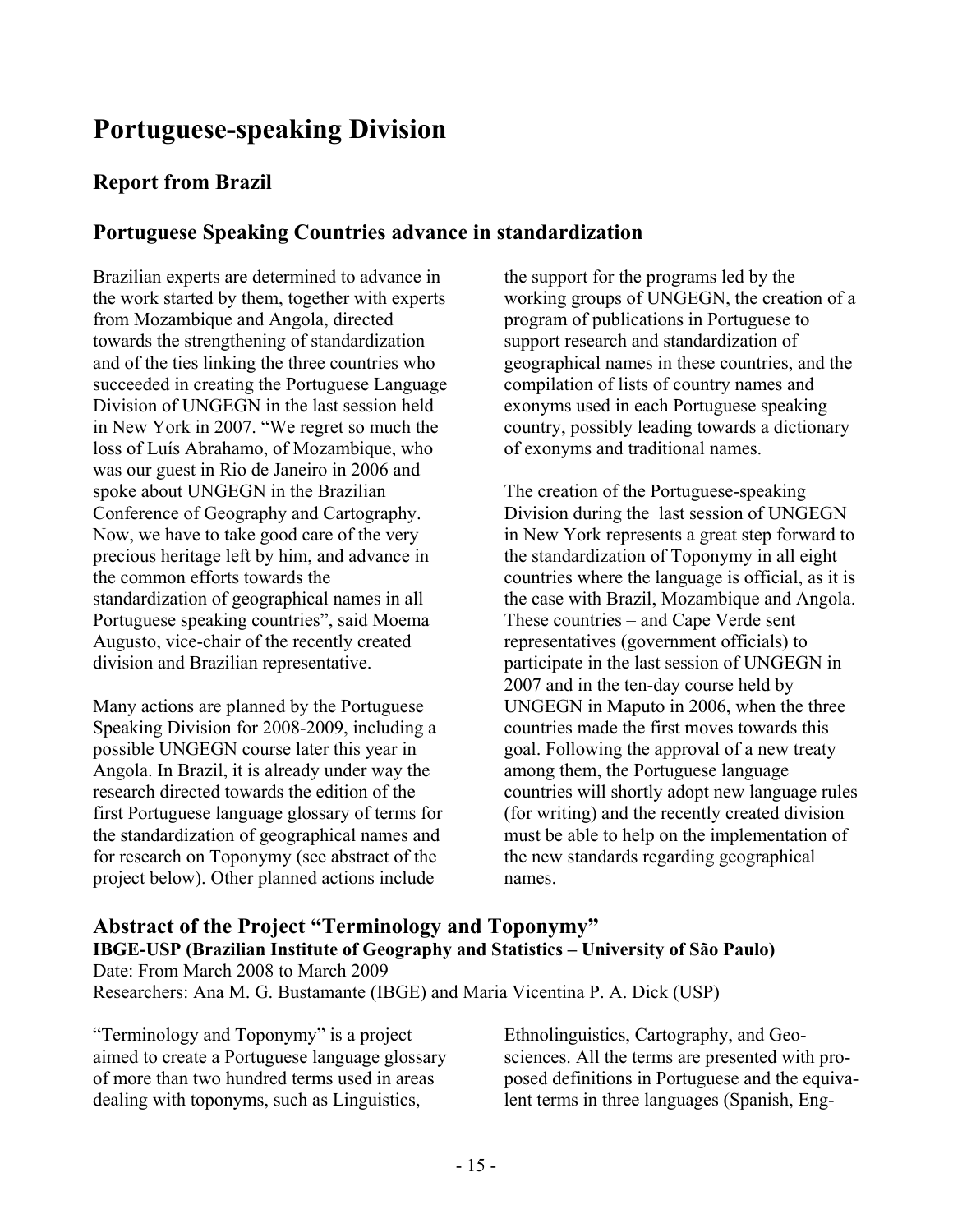lish, French). A minimum of 150 terms will be selected and translated from the multilingual *Glossary of Terms for the Standardization of Geographical Names*, edited by the Working Group on Toponymic Terminology of the United Nations Group of Experts on Geographical Names (UNGEGN).

Other glossary terms will be collected in the vocabulary used by the Brazilian Institute of Geography and Statistics (IBGE) and in the research and classes conducted by Dr. Maria Vicentina de Paula do Amaral Dick at the Uni-

# **Division francophone**

La division francophone s'active notamment dans deux domaines qui intéressent les experts non francophones.

#### **1. Le patrimoine culturel immatériel**

 $\hat{A}$  la IX<sup>e</sup> Conférence sur la normalisation des noms géographiques, en août 2007 à New York, la représentante de l'UNESCO a reconnu que les toponymes, comme la langue, relevaient bien des « traditions et expressions orales » au sens de la convention du 17 octobre 2003 pour la sauvegarde du patrimoine culturel immatériel. Cependant, la décision appartiendra au Comité institué par cette convention, qui semble privilégier, au moins dans un premier temps, d'autres domaines du patrimoine mentionnés à l'article 2. **Il importerait donc que les experts des pays actuel**lement membres de ce Comité<sup>1</sup> sensibilisent **leurs représentants à ce sujet.**

Pour sa part, la Commission nationale de toponymie de France, chargée par le GENUNG de faciliter les relations avec l'UNESCO, prépare

 $\overline{a}$ 

versidade de São Paulo (USP). The glossary can use results of the technical cooperation among Mozambique, Angola and Brazil, now active in the Portuguese Language Division of UNGEGN, proposed by them and approved in the Ninth United Nations Conference on the Standardization of Geographical Names.

#### **Moema José de Carvalho Augusto**

*Coordinator in Brazil; Vice-chair, Portuguesespeaking Division Email: moema.augusto@ibge.gov.br <mailto:moema.augusto@ibge.gov.br>*

à titre d'exemple, en lien avec les experts espagnols et avec les experts basques des deux pays, un inventaire, des mesures de sauvegarde et un programme d'éducation et de sensibilisation sur le patrimoine toponymique de langue basque.

# **2. La formation**

Deux experts de la division francophone participeront comme formateurs à un atelier sur la gestion des noms géographiques organisé par l'Institut géographique du Burkina du 4 au 8 août 2008 à Ouagadougou. Cet atelier se situe dans la continuité d'un cycle destiné aux toponymistes africains, principalement francophones, après Tunis (Tunisie) en 2007 et probablement avant Nairobi (Kenya) en 2009 et Conakry (Guinée) en 2010.

# **Pierre Jaillard**

*Chef e la division francophone Mél : Pierre@jaillard.net* 

<sup>&</sup>lt;sup>1</sup> Bélarus, République centrafricaine, Chypre, République de Corée, Croatie, Cuba, Émirats arabes unis, Estonie, Gabon, Hongrie, Inde, Italie, Jordanie, Kenya, Mali, Mexique, Niger, Oman, Paraguay, Pérou, Turquie, République bolivarienne du Venezuela, Viet Nam, Zimbabwe.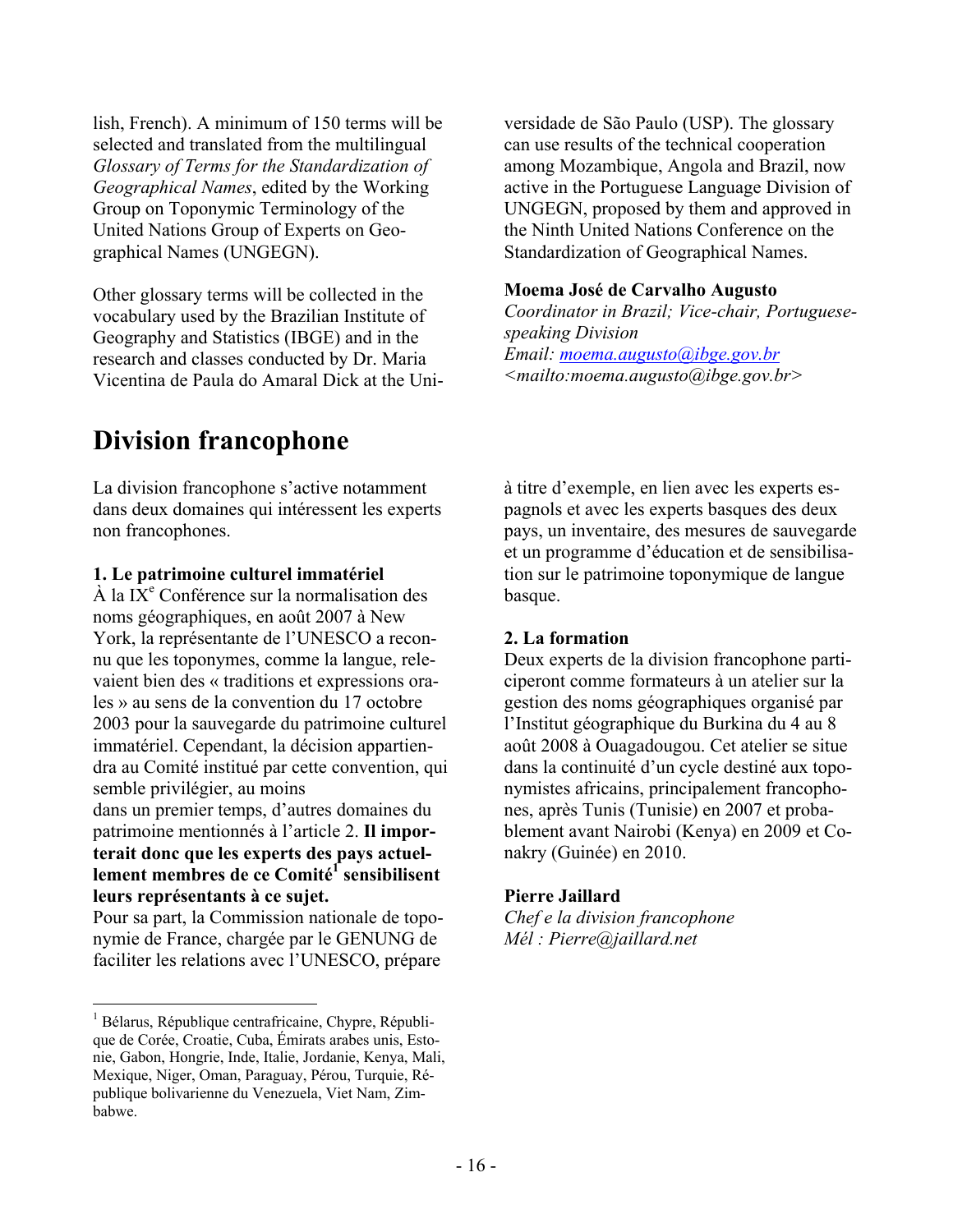# **Asia South-West Division (other than Arabic)**

# **Report of the 8th Regional Meeting on the Standardization of Geographical Names for Asia South-West Division (other than Arabic)**

# **Tehran, 13-14 May 2008**

During the 9th United Nations Conference on Standardization of Geographical Names in New York (2007) a meeting was held between delegations from Iran, Cyprus, Pakistan and Turkey. In that meeting, representatives agreed to hold the 8th meeting of Asia South West Division (other than Arabic) in Tehran. Preparation for the 8th meeting started in January 2008 and invitations were sent to the respective embassies of member countries. In February 2008 a meeting with representatives from the embassies of member countries was held at the National Cartographic Center of Iran in Tehran. The main objective was coordination with responsible authorities of member countries through their embassies. ICSGN prepared and sent the agenda for the 8th meeting of the Asia South West Division to responsible authorities of member countries through their embassies in Tehran.

The 8th Meeting of the South East Division (other than Arabic) began on May 13, 2008. The main objectives of the meeting were:

- Reporting national activities of member countries
- Workshops on different aspects of standardization of geographical names
- Visits to organizations dealing with geographical names
- Establishing communication channels between geographical names authorities of member countries

• Coordination for establishment of the Division web site

• Progress assessment according to UNGEGN Resolutions

• Discussion on difficulties in Geographical Name Standardization

During this two day meeting, two workshops were presented by NCC concerning the Iranian Geographical Names Database, and Geographical Names in Iranian Census by the Statistical Center of Iran. Participants also visited NCC and the Document Archive of the Ministry of Foreign Affairs. After holding a number of sessions and discus-

sions, the members ratified a resolution and agreed on the following items, which are summarized below:

- More frequent meetings of the division
- Experience and knowledge exchange concerning geographical names activities
- Establishment of six working groups for the division
- Establishment of six working groups for the division

• Publishing a seasonal electronic news letters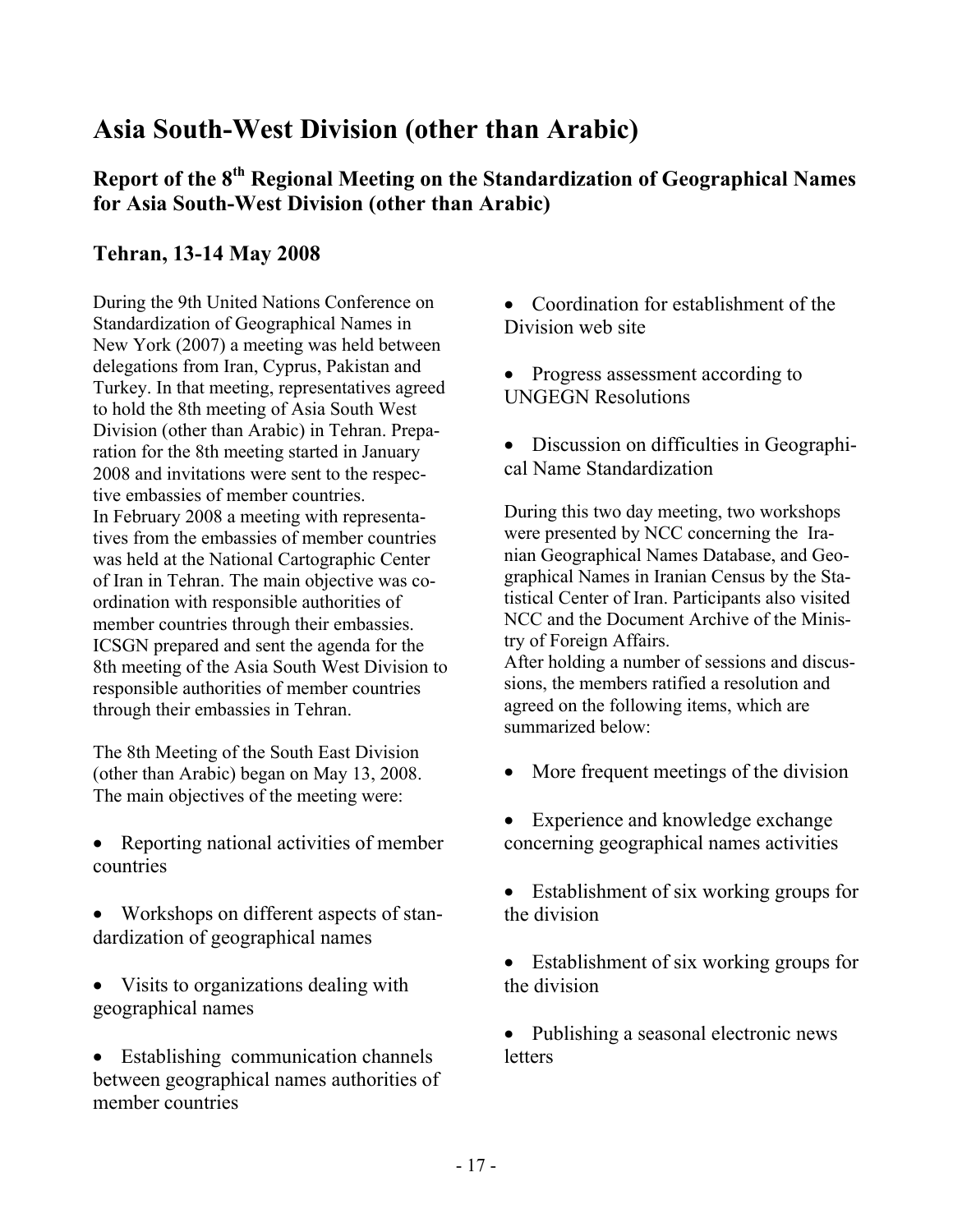• Holding the Ninth Regional Meeting on the Standardization of Geographical Names in Tehran in May 2010

• Election of Dr. Yahya Djamour, Director of NCC as Chairman of the Asia South-West Division

At the end of the meeting the member countries expressed their gratitude to ICSGN of the I.R. of Iran and especially the National Cartographic Center of Iran (NCC) for their hospitality and the effective way in which they conducted the meeting. **Yahya Djamour** 



*Head of Iranian Committee for Standardization of Geographical Names and Chairman of the Asia South-West Division (other than Arabic) Email: bolandian@ncc.neda.net.ir*

# **Latin America Division**

# **Report from Brazil**

Brazil is an active participant in the Latin America Division and has achieved some important goals with other countries, such as Mexico and Uruguay, in the common aim of creating the Latin American Network for Geographical Names. A common project approved by the Pan-American Institute of Geography and History (PAIGH) for 2007 made it possible to support Uruguay in sending a representative for the Ninth UNCSGN. There the officials agreed on the need of cooperation for network building and the use of the same modelling as the Brazilian Geographical Names Database to store Uruguayan toponymy as well, starting with the regions where there are common boundaries.

Another PAIGH funded project allowed Brazil to receive the visit of the Chair of the Latin America Division and representative of INEGI-Mexico, Susana Rodrígues Ramos, for a meeting in which the next steps were discussed, and for the authorities meeting of PAIGH, held in Itu, São Paulo, where the results of the first phase of the PAIGH project were presented by the project coordinator and UNGEGN expert Moema Augusto (IBGE, Brazil).

**Moema José de Carvalho Augusto**  *Coordinator in Brazil Email: moema.augusto@ibge.gov.br*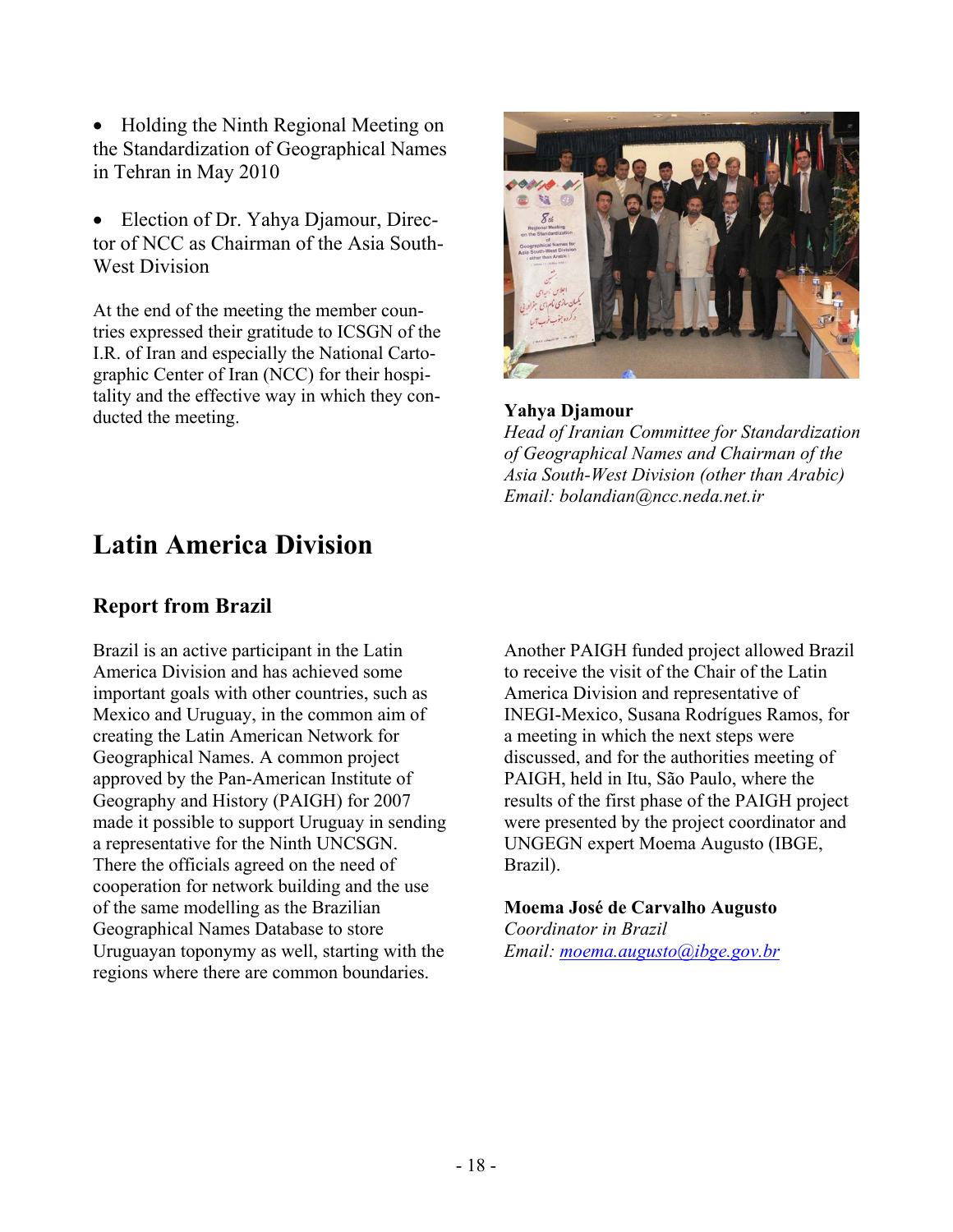# **Arabic Division**

# Report of the Fourth Arab Conference on Geographical Names (4<sup>th</sup> ACGN)

The 4th Arab Conference on Geographical Names (ACGN) was held in Beirut from 16 to 22 June 2008. The Conference was well attended. The report of the Conference and the Romanization System that was adopted by the 3rd ACGN and endorsed by the 4th ACGN is found at

*http://unstats.un.org/unsd/geoinfo/pdf/Contrib ution-Div-Arabic-RomanizationSystem.pdf* 

# **A. Conference Objectives:**

1. Discussion of the difficulties encountered in applying the Arabic System of Romanization issued by the resolution II/8.

2. Boosting the inter-Arab cooperation in the fields of:

a. Standardization of Arab Geographical Names.

b. Building a unified Gazetteer of Geographical Names.

c. Preserving Arab Geographical Names as a cultural heritage.

d. Making training sessions and exchanging expertise.

# **B. Participation:**

1. Eleven Arabic countries participated to the conference: Lebanon, Saudi Arabia, Jordan, Qatar, UEA, Tunisia, Sudan, Algeria, Kuwait, Egypt, and Iraq.

- 2. Arab League.
- 3. Universities: USEK, Lebanese University.
- 4. ESCWA.
- 5. Vice chairmen: UNGEGN.

6. Special delegate of the secretary general of the Arab League.

7. Special delegates of a number of Lebanese governmental bureaus and administrations.

# **C. Results:**

Fourteen recommendations and resolutions emanated from the conference unanimously. Here they are:

1. Declaring the conference convened legally.

2. Standard Romanization System of Arab Geographical names:

a. Confirming the endorsement of this system and recommending its application by all Arab countries and international organizations. The system and its Romanization rules can be found at

*http://unstats.un.org/unsd/geoinfo/pdf/Contrib ution-Div-Arabic-RomanizationSystem.pdf.*

b. Correcting the typos of the last version issued in Beirut 2007 by the  $3<sup>rd</sup>$  ACGN.

c. Sending a copy of the system to the general secretariat of the Arab League and asking this secretariat to adopt it in the Economical and Social Council of the Arab League, in order to be communicated to the general secretariat of the United Nations in response to the resolution No. VII/4 issued by the Seventh Conference of the UN Group of Experts on Geographical Names (UNGEGN) in New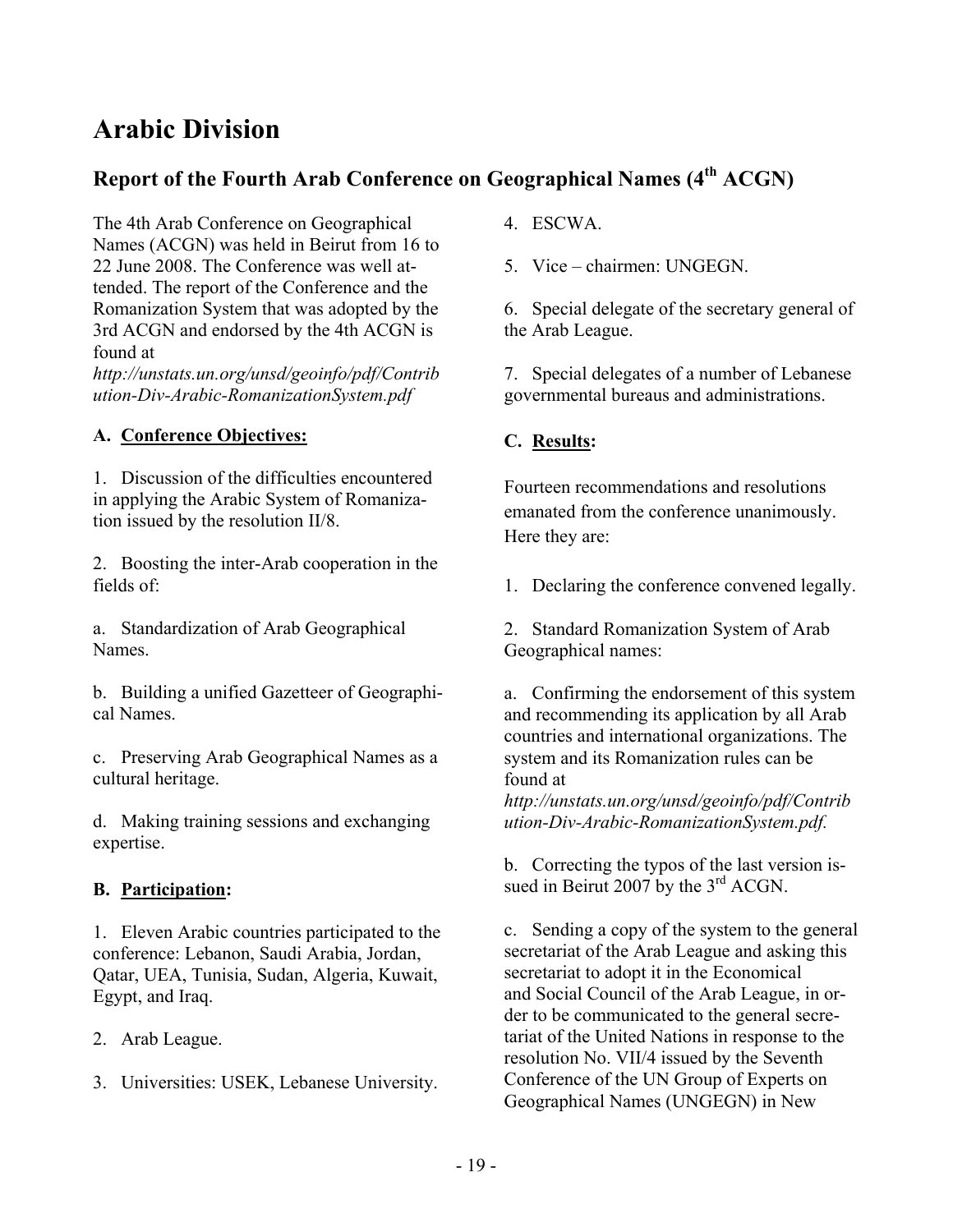# York 1998.

- 3. Improvement of the working groups performance:
- a. Modifying the working groups table as follows:

| Work group                                                     | Chair      | Vice chair | <b>Secretary</b> |
|----------------------------------------------------------------|------------|------------|------------------|
| Terminology used in Standardi-<br>zation of Geographical Names | Tunis      | Jordan     | Morocco          |
| Exonyms to Arab Language                                       | Lebanon    | Algeria    | Qatar            |
| Gazetteers of Geographical<br><b>Names</b>                     | <b>UAE</b> | Syria      | Sudan            |
| <b>Romanization Systems</b>                                    | <b>KSA</b> | Palestine  | Jordan           |
| Pronunciation of Geographical<br><b>Names</b>                  | Jordan     | Morocco    | Tunis            |
| Training and Education                                         | Kuwait     | Egypt      | Mauritania       |
| Media and Finance                                              | Oman       | Libya      | Bahrain          |

b. Urging all Arab countries to name their representatives in these working groups.

c. Asking all working groups to prepare procedures for their communications, meetings and work methods.

d. Making training sessions in coordination between the training and education working group of the Arab Division and the training group of the UNGEGN during the debut of 2009.

4. Recommending to all Arab countries to establish permanent national bodies for the unification of geographical names.

5. Confirming the membership of all Arab countries in the Arabic Division and providing the secretariat of this Division with the contact list of the related organizations in their countries. 6. Building gazetteers of geographic names:

a. Collecting geographical names and building gazetteers of major cities with population greater than 100 thousand.

b. Sending these gazetteers to the Division secretariat to be studied in the relevant work groups.

c. Establishing a unified Arab gazetteer at a later stage.

7. Arab Division website (*www.adegn.org*):

a. Thanking the Directorate of Geographic Affairs in Lebanon for building the website.

b. Asking all Arab countries to provide the Division secretariat with relevant material to be published on the website.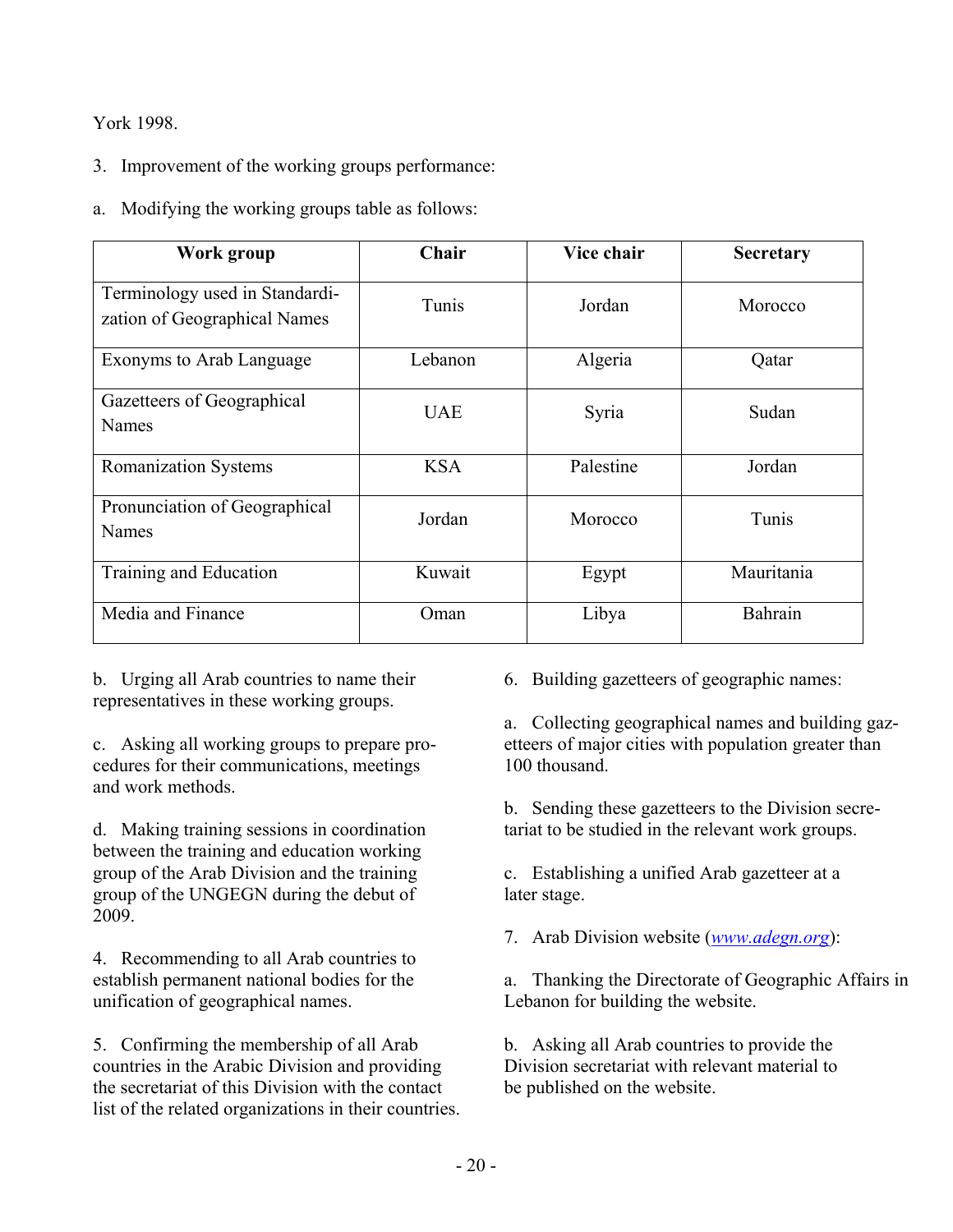c. Asking Arab experts to prepare their research and studies to be published on the website.

d. Working on the continuous development of the website.

8. The founding conference of the Arab Cartographic Association (ACA).

a. Asking the founding committee to write to all Arab countries to participate to the ACA.

b. Postponing the founding conference till year 2009 and asking the Lebanese government to host it.

9. Disseminating the results of the  $4<sup>th</sup>$  ACGN:

a. Publishing all the material and lectures on the Division website.

b. Disseminating these materials to all Arab countries and to the Arab League.

10. Electing a new administrative committee of the Division as follows:

a. Chair: Brigadier General Maroun Khraish (Lebanon).

b. Vice-chair: Dr. Sayf Al-Qayedi (UAE).

c. Vice-chair: Dr. Ibrahim Atoui (Algeria).

d. Speaker: Mr. Mohammad Al-Rashed (KSA).

e. Rapporteur: Mr. Ibrahim Al-Jaber (Jordan).

11. Holding the  $5<sup>th</sup> ACGN$  in Beirut during the first half of year 2010.

12. Asking all Arab countries to participate in the  $25<sup>th</sup>$  session of UNGEGN in Kenya, May 2009.

13. Expressing the feelings of gratitude to the Republic of Lebanon, the Lebanese President, the Lebanese government, the Lebanese Minister of Defense, the General Secretariat of the Arab League, the personal representative of the Secretary General of the Arab League, the Vice–chair of UNGEGN, the Lebanese Army Command and the Directorate of Geographic Affairs.

14. Appreciation and thanks to the president of the conference and the organizing committee.

# **Brigadier General Maroun Khraish**

*President of the 4th ACGN Conference Chair of the Administrative Committee of ADEGN Email: dagarmy@yahoo.com* 

#### **Ibrahim Al-Jaber**

*Secretary of ADEGN*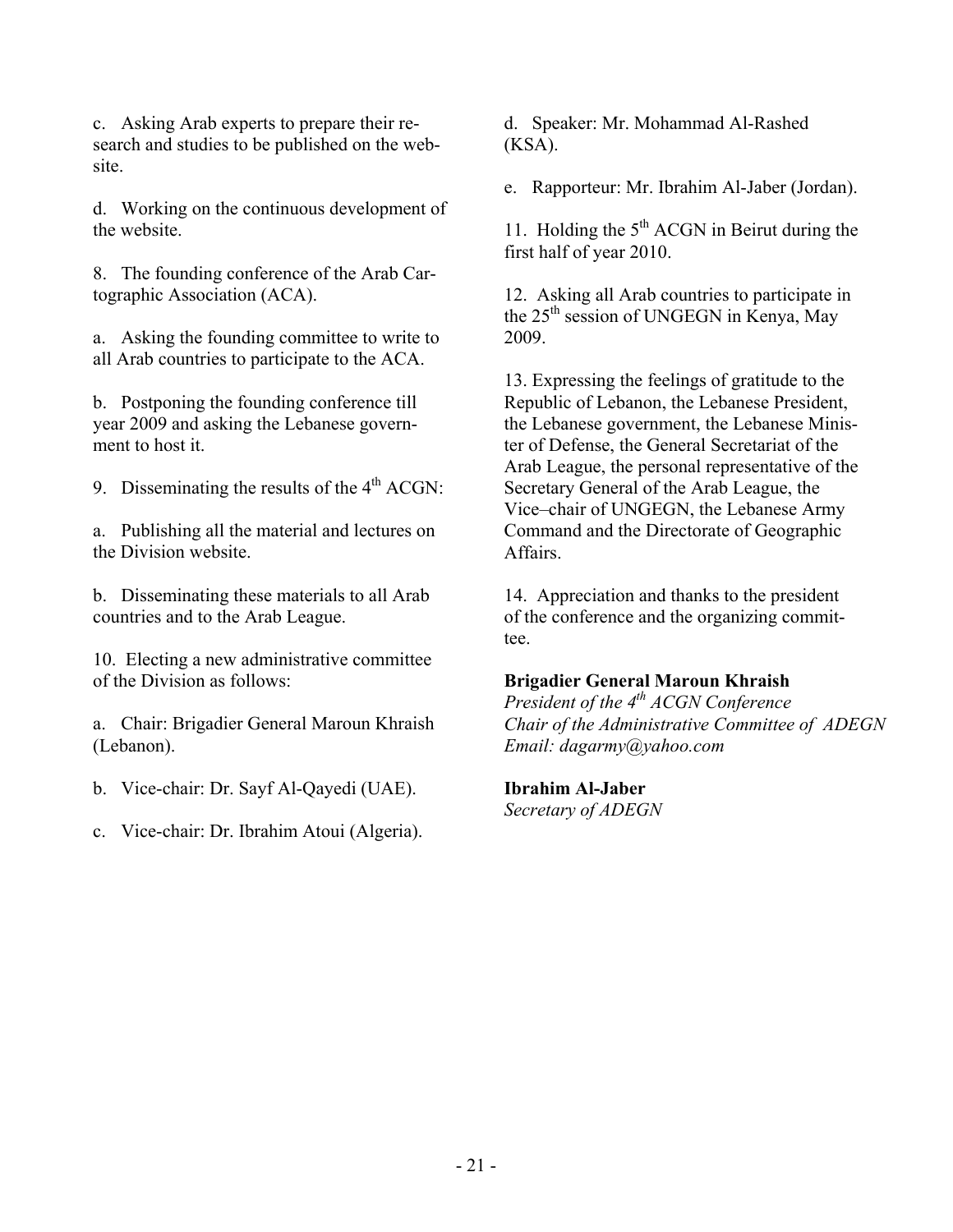# **Working Group on Exonyms**

# **1st Circular, Call for papers**

# **UN/ICA Week of Geographical Names in Timişoara**

# **Timişoara (Romania), 9-13 September 2008**

# A **joint meeting** of

• the UNGEGN Working Group on Exonyms

• and the Commission on National and Regional Atlases (CNRA) of the International Cartographic Association (ICA) will bring together **experts on geographical names and cartographers** to discuss the topic of geographical names and their different modes of use in a comprehensive way. The week will be organized in the form of two subsequent meetings accessible not only for the members of the respective subgroup, but for all other participants interested. A common excursion to the city of Timişoara and to villages in its surroundings with various cultural backgrounds will round up the event.

**Timişoara** is the centre of the Romanian Banat and a multicultural city. It is easily accessible by air from several major European airports. The joint meeting will take place in the **Adam-Mueller-Guttenbrunn-House**, the German cultural centre located at the fringe of the downtown. **Accommodation** can be provided by hotels nearby.

The week is **open for all persons interested** (irrespective of UNGEGN divisions and working groups as well as ICA commissions).

**English** will be the usual working language, but **French** is also very welcome and special translation arrangements will be provided.

# **Programme outline**

# **Tuesday, 9th September, through Wednesday, 10th September 2008**

8<sup>th</sup> Meeting of the UNGEGN Working Group on Exonyms on the topic **"Guidelines for the Use of Exonyms"** 

Workshop devoted to the drafting of guidelines for the use of exonyms in various communicative situations and in various media. Following the discussions at the  $6<sup>th</sup>$ WG Meeting in Prague and the  $7<sup>th</sup>$  Meeting in New York the first day will be devoted to the presentation of guideline proposals or compact ideas in this respect, while the second day will be reserved to discuss these proposals and to actively elaborate guidelines.

**Potential presenters** are invited (1) to announce their paper by 15 August 2008 and (2) to make their paper available to other WG members by 31 August 2008 in order to enable discussion on a sound basis, both by addressing peter.jordan@oeaw.ac.at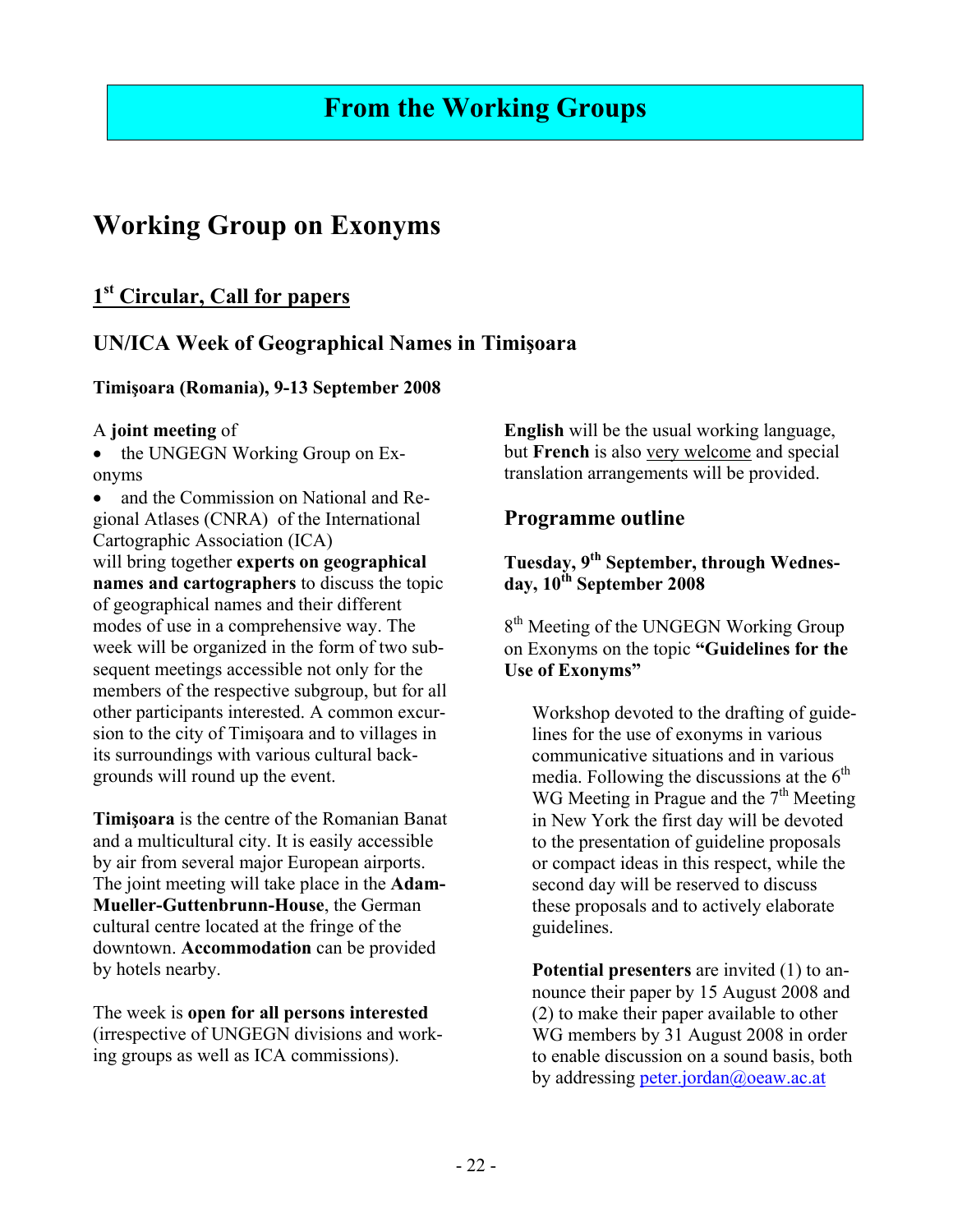# **Thursday, 11th September 2008**

Walking **excursion** to the city of Timişoara and bus excursion to villages in its surroundings with various cultural backgrounds. Price including lunch approx.  $\in$  40.-.

# **Friday, 12th September, through Saturday, 13th September 2008**

Meeting of the ICA Commission on National and Regional Atlases (CNRA) on the topic **"Geographical Names in National and Regional Atlases"** 

The first day will see paper presentations and discussions on the rendering of geographical names in various kinds (scientific/popular, conventional/digital, with an international/national audience etc.) of national, regional, city and thematic atlases. The second day, the group of authors and editors engaged in the elaboration of a "cook book" for atlas editors will meet to co-ordinate its work. The group looks forward to receive inputs to the chapter "Use of geographical names in national, regional, city and thematic atlases" from UNGEGN experts. Should you wish to **present a paper**, please give notice to peter.jordan@oeaw.ac.at by 15 August 2008 at the latest indicating the paper title.

All participants are kindly requested to **announce their participation** and to **register for the excursion** by 15 August 2008 (see form sheet enclosed).

The organizers are **not able to cover** any travel and accommodation **expenses**.

You are, of course, free to make your own **travel arrangements**. But having indicated your wishes by 15 August 2008 (see form sheet enclosed), we will be able to offer you discount rates for hotels near to the venue and to reserve a room for you.

A **2nd circular** will be disseminated to registered participants in August 2008.

#### **Remus Creţan, Marin Alniţei, Şerban Dragomirescu, Peter Jordan**

on behalf of the organizers:

UNGEGN Working Group on Exonyms ICA Commission on National and Regional Atlases West University of Timişoara Romanian Academy of Sciences, Institute of Geography Adam-Mueller-Guttenbrunn-House

# **Registration form**

*Please, return to peter.jordan@oeaw.ac.at or send by fax to +43 (1) 51581/3533 by 15 August 2008.* 

Name………………………………………

Affiliation………………………………….

Country……………………………………

E-mail……………………………………

I will **participate** in the UN/ICA Week on Geographical Names in Timişoara

 $\Box$  9-10 September 2008 (8<sup>th</sup> Meeting, UNGEGN Working Group on Exonyms)

□ 11 September 2008 (Excursion)

□ 12-13 September 2008 (Meeting, ICA Commission on National and Regional Atlases)

Please, reserve a **room** at a discount rate and close to the venue

 $\Box$  single bed room

 $\Box$  double bed room

from  $\ldots$   $\ldots$   $\ldots$   $\ldots$   $\ldots$   $\ldots$   $\ldots$   $\ldots$   $\ldots$ (day of departure)

I would prefer to be accommodated in (see attachment 2)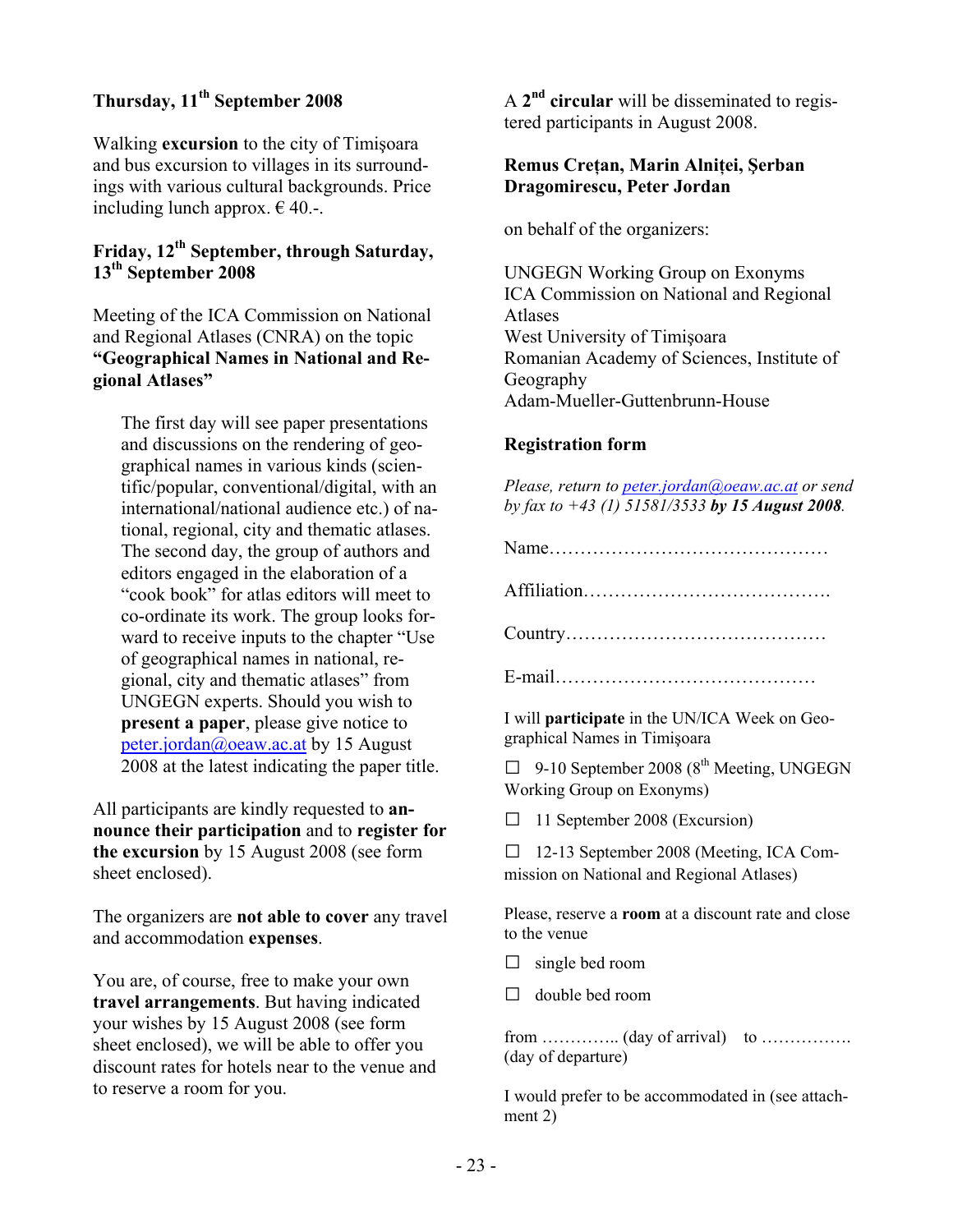- $\Box$  Hotel Intercontinental (4 stars)
- $\Box$  Hotel Continental (4 stars)

 $\Box$  Hotel Timisoara (some rooms 3 stars, some rooms 4 stars), app.  $\epsilon$  65-70,-

- $\Box$  Hotel Boavista (4 stars)
- $\Box$  Hotel Central (2 stars)
- $\Box$  Hotel Cina (2 stars)

If rooms in the category indicated are not available, please reserve a room in a

- $\Box$  higher
- □ lower category

#### **Peter Jordan**

*Convenor, Working Group on Exonyms Peter.jordan@oeaw.ac.at <mailto: peter.jordan@oeaw.ac.at>*

# **Working Group on Toponymic Terminology**

The Working Group on Toponymic Terminology met during the Ninth United Nations Conference on the Standardization of Geographical Names  $(9<sup>th</sup> UNESCO)$  in New York, August 27, 2007. The meeting was attended by 21 experts from 19 countries. The Convenor for the last eighteen years, Mr. Naftali Kadmon (Israel), announced that after having initiated the Working Group in 1989 and chaired it for almost two decades, he wished to step down from the convenorship. Mr. Staffan Nyström (Sweden) had accepted to take over convenorship of the Working Group, which was acknowledged by the experts present. Mr. Kadmon will continue to serve as editor of the "Glossary of Terms for the Standardization of Geographical Names" (printed in 2002).

The Glossary is also published on the UNGEGN website in all the six UN languages (pdf-format). An Addendum with the results from the work carried out by the Working Group since 2002 was published on this website in November, 2007. Part I of the Addendum contains eleven entries in the 2002 Glossary, whose definitions have been amended, from "address" to "underground toponym". Part II contains eleven additional entries with definitions, not included in the 2002 Glossary, from "authorized name" to "transboundary name".

The Working Group met again in Vienna, Austria, on May 22, 2008, in connection with the symposium GeoNames 2008, arranged by the Dutch and German Speaking Division of UNGEGN. This meeting was chaired by Staffan Nyström (Sweden) and attended by 12 experts from eight different countries. On the agenda was

a) possible additions to the Glossary ("settlement name", "field name" and "urban name" were terms discussed among others);

b) the numbering of the entries in the Glossary and in the Addendum (technical and practical ways of making the Glossary even more useful and more easy to revise and expand in the future were discussed); and

c) ways to cooperate with the Terminology Group of ICOS (the International Council of Onomastic Sciences) were discussed. To start with the Terminology Groups of UNGEGN and ICOS will hold a joint meeting in Toronto, Canada, during the ICOS Congress in August 2008.

# **Staffan Nyström**

#### *Convenor Working Group on Toponymic Terminology Email: Staffan.nystrom@nordiska.uu.se*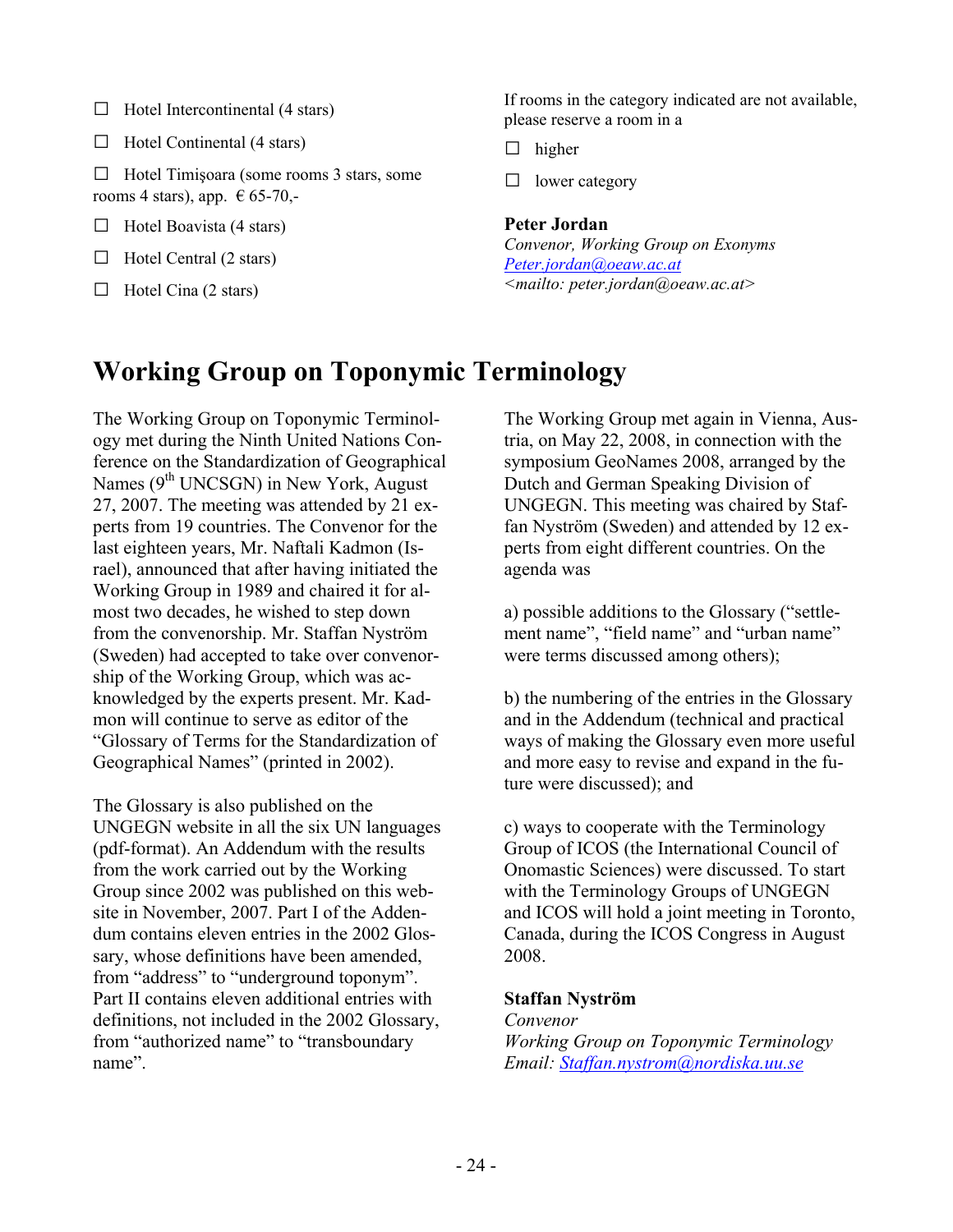# **Working Group on Evaluation and Implementation**

# **Summary Report on Joint Meeting with Working Group on Publicity and Funding held in San Francisco, U.S.A., 21-23 April 2008**

The Working Group on Evaluation and Implementation had a joint meeting with the Working Group on Publicity and Funding at Sheraton Fisherman's Wharf Hotel, San Francisco, California, in April 2008. Participants were Conveners of the Working Groups, Ki-Suk Lee and David Munro, UNGEGN Chair, Helen Kerfoot, Vice Chair, Brahim Atoui, Botolv Helleland, Rapporteur of the Working Group, Sungjae Choo, Professor of Kyung-Hee University, and Yeon-Taek Ryu, Professor of Chungbuk National University, Korea. Stefan Schweinfest and Yacob Zewoldi from the UN Statistics Division participated through a teleconference for a part of the meeting. Mr. Hung-Muk Cho and Mr. Young-Jun Ahn from National Geographic Information Institute of the Republic of Korea participated as observers.

The meeting was generally intended to review the current working conditions and procedures of UNGEGN and make suggestions for the improvement of its tasks. First of all, through a review of evaluation questionnaire forms received at the  $9<sup>th</sup>$  Conference, some suggestions made by delegates for a more efficient management of the meeting have been noted, including drawing more attention to issues and resolution of these issues rather than presenting country reports or general information, making full use of Division meetings and reports, and using more digitalized methods of communication, e.g. powerpoint presentations or wireless internet.

Discussion was made on assessing the extent of implementation and effectiveness of the 195 resolutions adopted at the past nine Conferences. A consensus was reached that, before

conducting further surveys on this topic, it would be more useful to develop a more userfriendly web-structured access to resolutions by subject and by key word. Discussion was also extended on how to make the work of Divisions more effective, and on how to activate the Task Team for Africa. For the latter topic, an emphasis was placed on the importance of the UNGEGN special session at the  $31<sup>st</sup>$  IGC to be held in Tunis, August 2008.

Looking ahead to the  $25<sup>th</sup>$  session of UNGEGN in 2009, date and venue was tentatively confirmed: 5-12 May at the UN facility in Nairobi, Kenya. For a more systemized and diversified operation of the meeting, many ideas were suggested to organize special presentations, displays, especially African, and workshops. Topics could encompass from related works of UN organizations, e.g. UNEP or UNESCO, issue areas, e.g. Darfur or Bantu, databases, to large company, e.g. ESRI or Google.

The meeting was enriched by a visit to the Google Headquarter in Silicon Valley on the morning of 23 April. Through a two-hour orientation, presentation and discussion, a better understanding was shared on how geographical names were treated in both the UN and business sides.

The next meeting of the Working Group will be held in Nairobi, May 2009. More complete minutes of the Working Group meeting are available, on request, from the Convener.

# **Ki-Suk Lee**

*Convener,Working Group on Evaluation and Implementation Email: leekisuk@snu.ac.kr*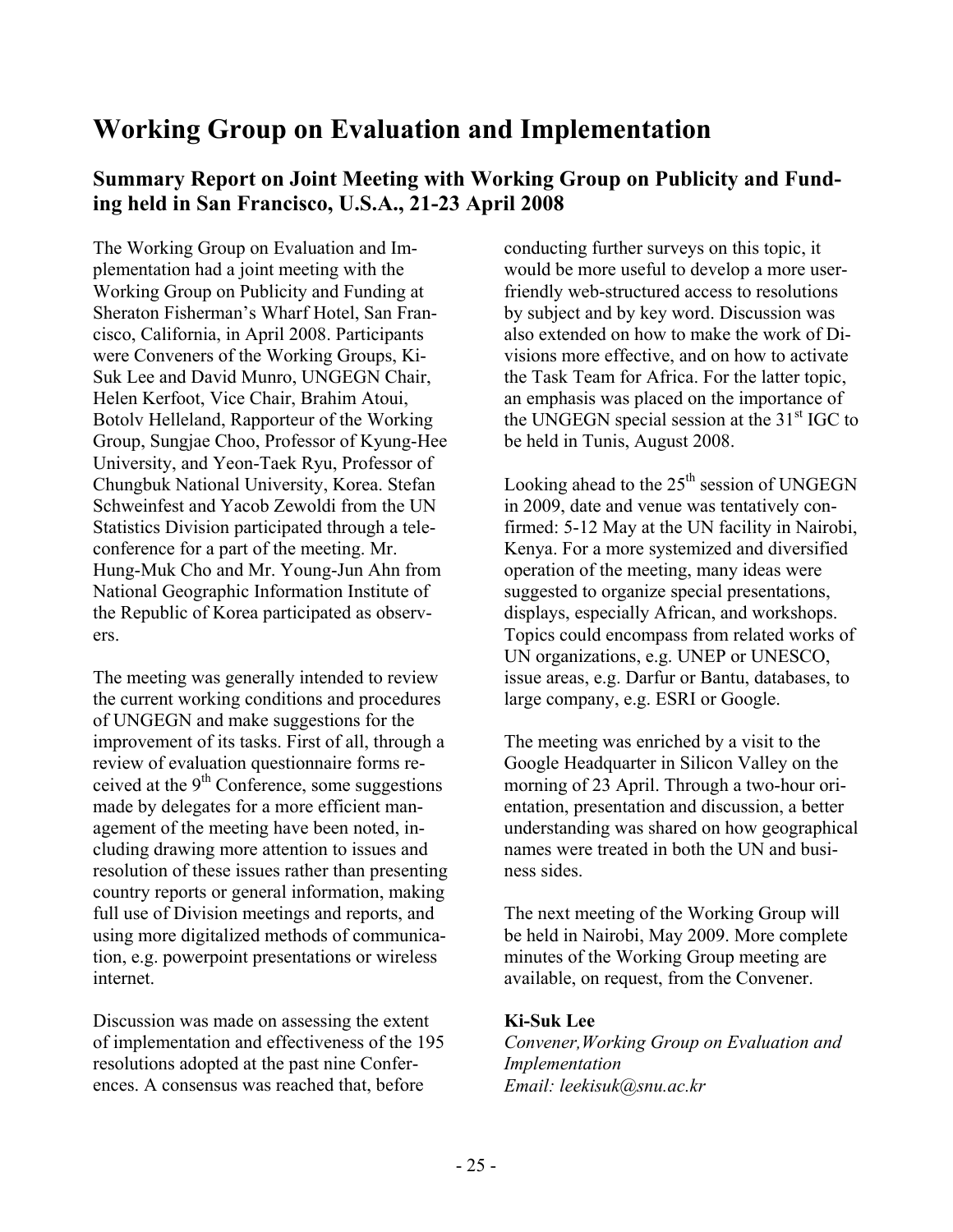# **Working Group on Publicity and Funding**

The Working Group on Publicity and Funding held a joint meeting with the Working Group on Evaluation and Implementation in San Francisco, 21-23 April 2008. Amongst those present were the Chair and Vice-Chair (Brahim Atoui) of UNGEGN and observers from the National Geographic Institute of the Republic of Korea. Stefan Schweinfest and Yacob Zewoldi of the UN Statistics Division in New York also took part in discussions via a telephone link.

# **Actions completed since the 9th UN Conference in 2007**

The UN Secretariat noted that the Report of the Ninth UN Conference on the Standardization of Geographical Names had been edited, translated and circulated and an *UNGEGN Information Bulletin* had been distributed in December 2007. The UNGEGN website has also been updated with additional reports and documents as well as new events for 2008 and 2009. The Working Groups considered the possibility of making further training materials available on the website. A link from the Statistics Division home page to the UNGEGN website now exists and experts are encouraged to create links to the UNGEGN site on their own organisation's website.

# **Publicity**

The Working Groups discussed ways in which the *UNGEGN Information Bulletin* might be used to feature short contributions on topics related to geographical names standardization such as best practice, name changes, etc. Experts are invited to submit material for publication or suggest topics to be included in future issues. The promotion of the work of UNGEGN through conferences such as those held by the International Cartographic Association and the International Geographical Union, which holds its next Congress in Tunisia

in August 2008, were discussed and it was suggested that experts be invited to provide the Convenor or the UN Secretariat with information on future conferences.

The Working Groups discussed in some detail the format of a proposed media kit designed to assist delegates in responding to media queries. Information explaining issues related to geographical names and providing key examples will be produced on individual sheets to be contained within a folder. The intention is to produce a well illustrated set of documents that can be individualized if necessary. The following topics were agreed as the backbone of the press kit: aims of the kit, the role of geographical names, geographical names in a changing world, geographical names in a multilingual and multi-scriptual world, geographical names in a digital world, why do we need geographical names standardization?, the role of UNGEGN in promoting geographical names, UN Resolutions, other bodies dealing with geographical names, quotable quotes, references, and frequently asked questions and answers. The convenor, who is currently preparing a first draft, would welcome good examples for inclusion in the media kit which will hopefully be published in 2009.

# **Funding**

The Working Groups discussed ways in which additional funding might be obtained to support UNGEGN sessions and training activities in addition to the funding that is likely to be made available by the Statistics Division for the participation of trainee students and presenters. The funding that might be made available for 2008 training courses in Vienna, Romania and Africa was also an important topic for discussion and consideration was given to obtaining support for possible future international training courses.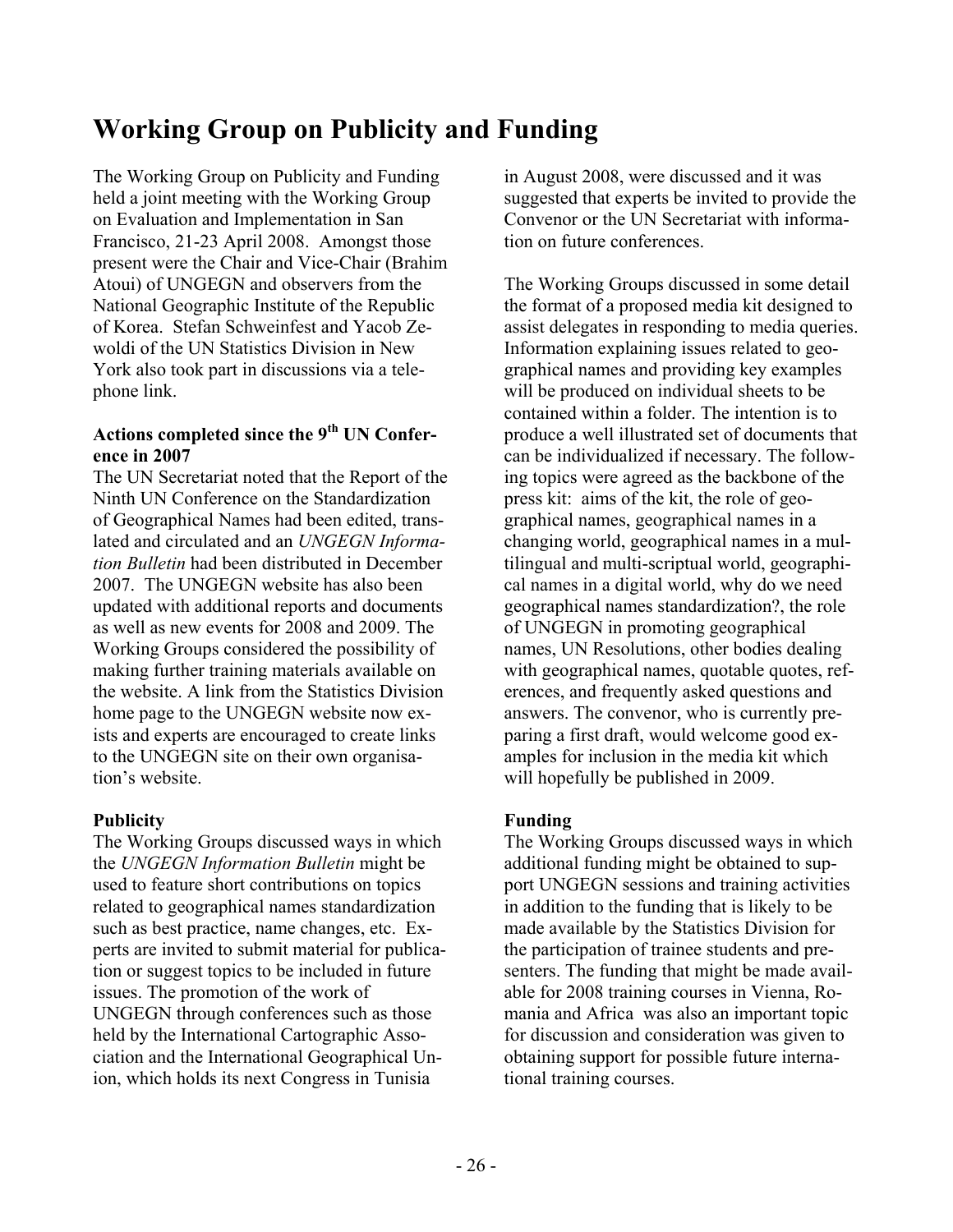The next meeting of the Working Group on Publicity and Funding will be held in 2009 during the 25<sup>th</sup> Session of UNGEGN.

# **David Munro**

*Convenor Working Group on Publicity and Funding davidmunro@kinaskit.co.uk*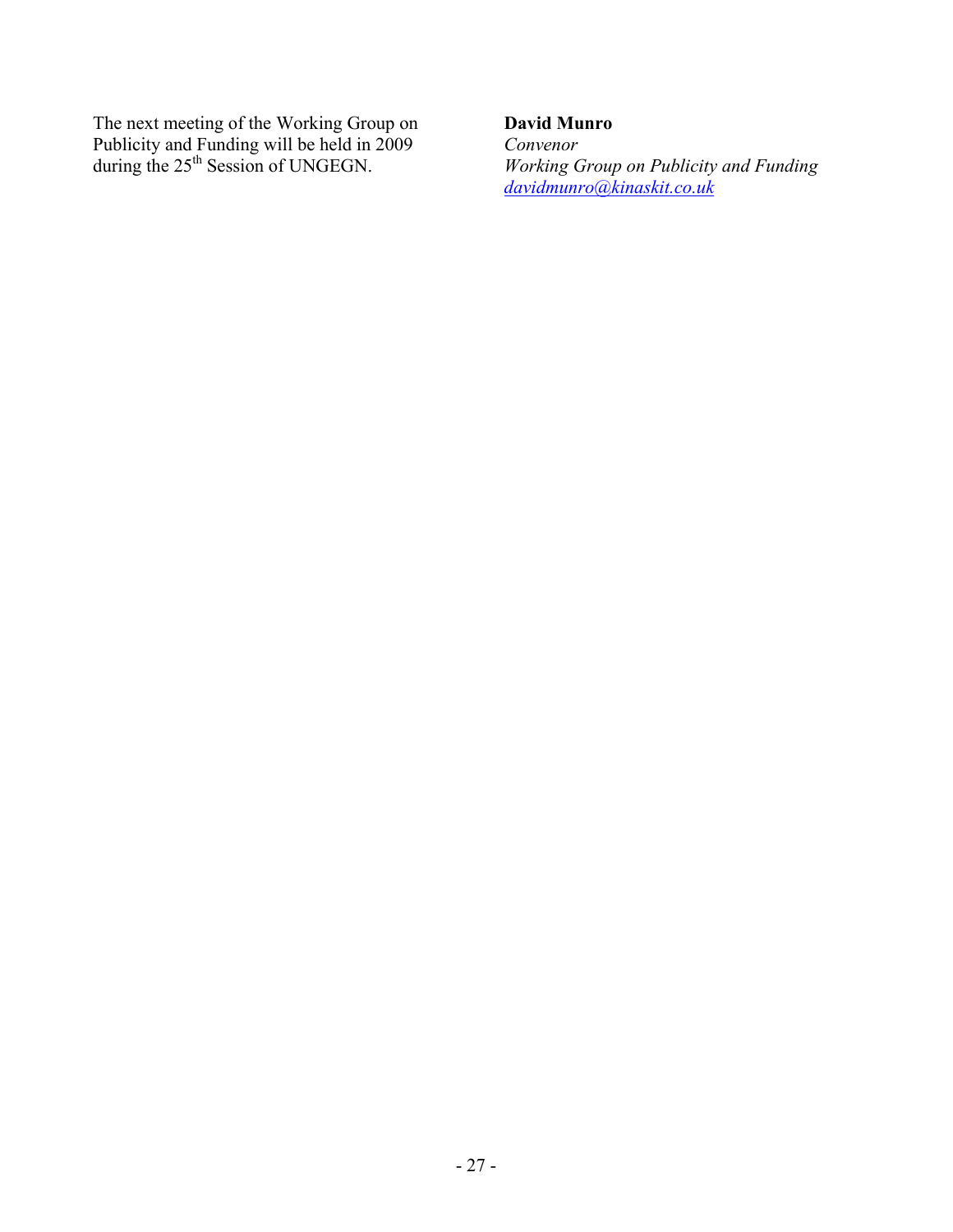# **From the Countries**

# **Indonesia**

Since the President's Regulation (Perpres) No112/2006 about the National Team for Geographical Names Standardization was published on 29 December 2006, Indonesia has had a geographical names authority. Although this body is still using "national team", a name like a national team of football, I am sure in the near future this body will grow as a reliable geographical names authority. This body is led by the Minister of Home Affairs, and Head of BAKOSUR-TANAL as the First Secretary position, with the Director-General of Public Government as the second Secretary. The Head of BA-KOSURTANAL also has the function of Chair of the Implementation Team, and in implementing its task six working groups have been established, inter alia:

a) Working Group of Guidelines;

b) Working Group of Maritime and Island Names;

c) Working Group of Undersea Water;

d) Working Group of Inland Toponyms; and

e) Working Group of Data Files and Gazetteers, and

f) Working Group of Training Modules.

The activities of this body officially started in 2008 and it has been compiling its Working Program for 2008. The priority activities are:

a) compiling principles, policies and procedures of geographical names standardization;

b) verification if island names;

c) validation of geographical names;

d) collecting generic terms and their abbreviations, also exonyms;

e) gazetteers, provincially based, will be published; and

f) a training module is being compiled to support toponymic training courses for local government apparatus.

There is one event which will be noted in Indonesian history – that is the launching of a text book on Indonesian Toponymy (*Toponimi Indonesia*) written by Prof. Jacub Rais. This book was launched in concurrence with Prof. Jacub Rais' 80<sup>th</sup> birthday on 8 June 2008, and is the first toponymy text book in "Bahasa Indonesia".